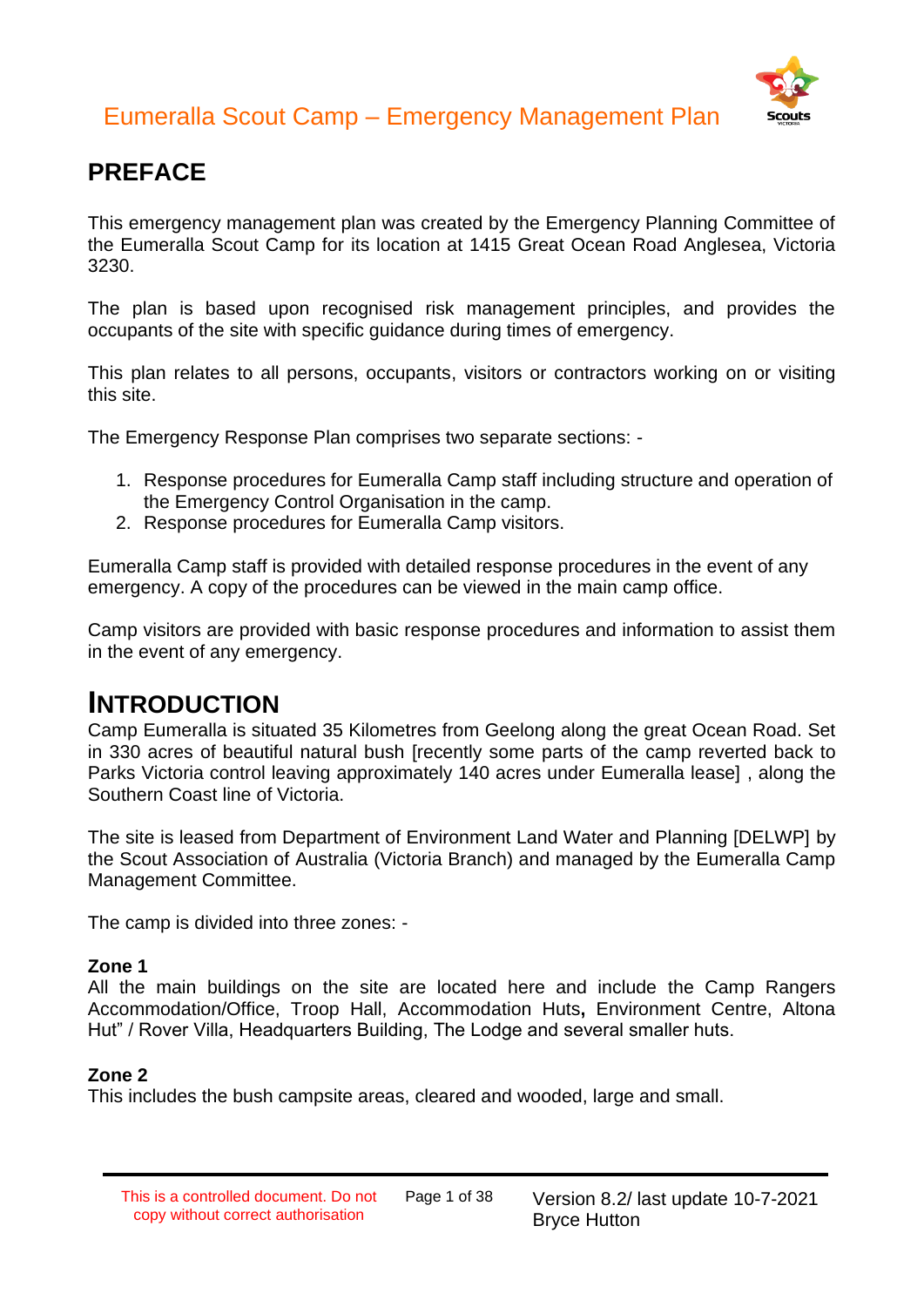

#### **Zone 3**

Is a wilderness area used exclusively for observation of flora and fauna (no camping is permitted in this area, this area is now back under Parks Victoria control, refer to map).

### **Table of Contents**

| <b>Subject</b>                                                                | Page     |
|-------------------------------------------------------------------------------|----------|
| Preface / Introduction                                                        | $0 - 1$  |
| Contents                                                                      | $0 - 2$  |
| Contents                                                                      | $0 - 3$  |
| Policy, Aim, Authority                                                        | $0 - 4$  |
| <b>Distribution Schedule</b>                                                  | $0 - 5$  |
| Amendment / Distribution Schedule                                             | $0 - 6$  |
| <b>Definitions</b>                                                            | $0 - 7$  |
| <b>Section One – Emergency Contacts</b>                                       |          |
| <b>Emergency Contact Numbers</b>                                              | $1 - 8$  |
| <b>Eumeralla Scout Association Contact Numbers</b>                            | $1 - 9$  |
| Section Two – Response Procedures and MSDS's                                  |          |
| <b>Emergency Situations</b>                                                   | $2 - 10$ |
| Emergency Planning Committee / Organisation Identification of Rangers         | $2 - 11$ |
| Training of Personnel, Evacuation Drills, Visitors and Contractors, First Aid | $2 - 12$ |
| Material Safety Data Sheet Info, Alerting of Emergencies, Assembly Areas      | $2 - 13$ |
| Notification to Scouts Australia, Return to Normal, Recovery/Restoration      | $2 - 14$ |
| Incident Audit Procedure, Reviewing/Monitoring Performance                    | $2 - 15$ |
| Emergency Situations / Fire in a Camp Building                                | $2 - 16$ |
| Emergency Situation / Wildfire, Grass, Scrub Fire                             | $2 - 17$ |
| <b>Emergency Situation / Hazardous Material Incident</b>                      | $2 - 18$ |
| <b>Emergency Situation / Gas Leak</b>                                         | $2 - 19$ |
| <b>Emergency Situation / Personal Threat/Civil Disturbance</b>                | $2 - 20$ |
| <b>Emergency Situation / Lost/Missing Camper</b>                              | $2 - 21$ |
| <b>Emergency Situation / Bomb Threat</b>                                      | $2 - 22$ |
| <b>Emergency Situation / Bomb Threat</b><br>(continued)                       | $2 - 23$ |
| Emergency Situation / Flood / Severe Storm                                    | $2 - 24$ |
| <b>Emergency Situation / Medical Emergency</b>                                | $2 - 25$ |
| <b>Attachment 1 - First Aid Trained Personnel</b>                             | $2 - 26$ |
| Attachment 2 - Material Safety Data Sheet Information List                    | $2 - 27$ |
| Attachment 3- Fire/ Emergency Instructions - Info Sheet                       | $2 - 28$ |
| Attachment 4- Camp User/Visitor Emergency Information                         | $2 - 29$ |

#### **Section Three – ECO Responsibilities**

| Roles/Duties Eumeralla Camp Personnel                          | $3 - 29$ |
|----------------------------------------------------------------|----------|
| Roles/Duties Eumeralla Personnel, Camp Commissioner            | 2-30     |
| Roles/Duties Eumeralla Senior Ranger / Normal Responsibilities | $3 - 31$ |

This is a controlled document. Do not copy without correct authorisation

Page 2 of 38 Version 8.2/ last update 10-7-2021 Bryce Hutton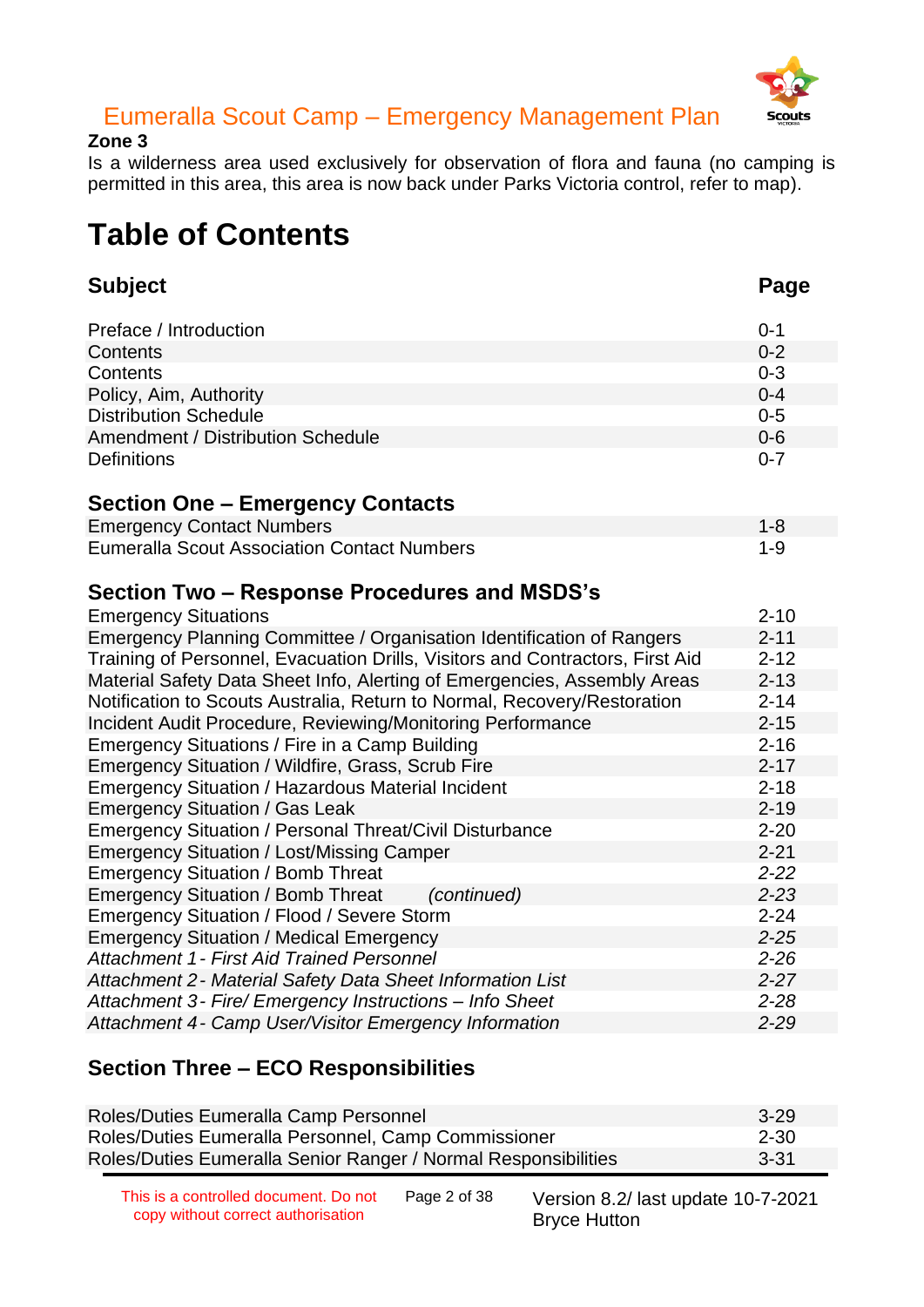# **Scouts**

#### Eumeralla Scout Camp – Emergency Management Plan

Roles/Duties Eumeralla Senior Ranger / Emergency Responsibilities 3-32 Roles/Duties Eumeralla Camp User/Leader / Normal/Emergency Responsibilities 3-33 Roles/Duties Eumeralla Camp User/Leader / Emergency Responsibilities cont 3-34

#### **Subject Page**

#### **Section Four – Reporting and Recording**

| <b>Bomb Threat Checklist</b>                             | $4 - 1$  |
|----------------------------------------------------------|----------|
| Camp Rangers Post Incident Check List                    | $4 - 2$  |
| Emergency Management Plan Exercise / Observers Checklist | $4 - 3$  |
| <b>Description of Offender Checklist</b>                 | $4 - 4$  |
| Description of Offender Checklist (continued)            | $4 - 5$  |
| <b>Evacuation Resources Checklist</b>                    | $4-6$    |
| <b>Fire Equipment Checklist</b>                          | $4 - 7$  |
| Risk Analysis Proforma                                   | $4 - 8$  |
| Risk Management Matrix / Working Copy                    | $4 - 9$  |
| Communication Officer / Information Log Sheet            | $4 - 10$ |
| <b>Attendance Log Sheet</b>                              | $4 - 11$ |

#### **Section Five – Site Plans and Assembly Areas**

| Eumeralla Scout Camp Site Plan / Information | $5-1$   |
|----------------------------------------------|---------|
| Site Plan / Information                      | $5-2$   |
| Main Building / Information                  | $5 - 4$ |
| Main Building / Plan Layout                  | $5 - 5$ |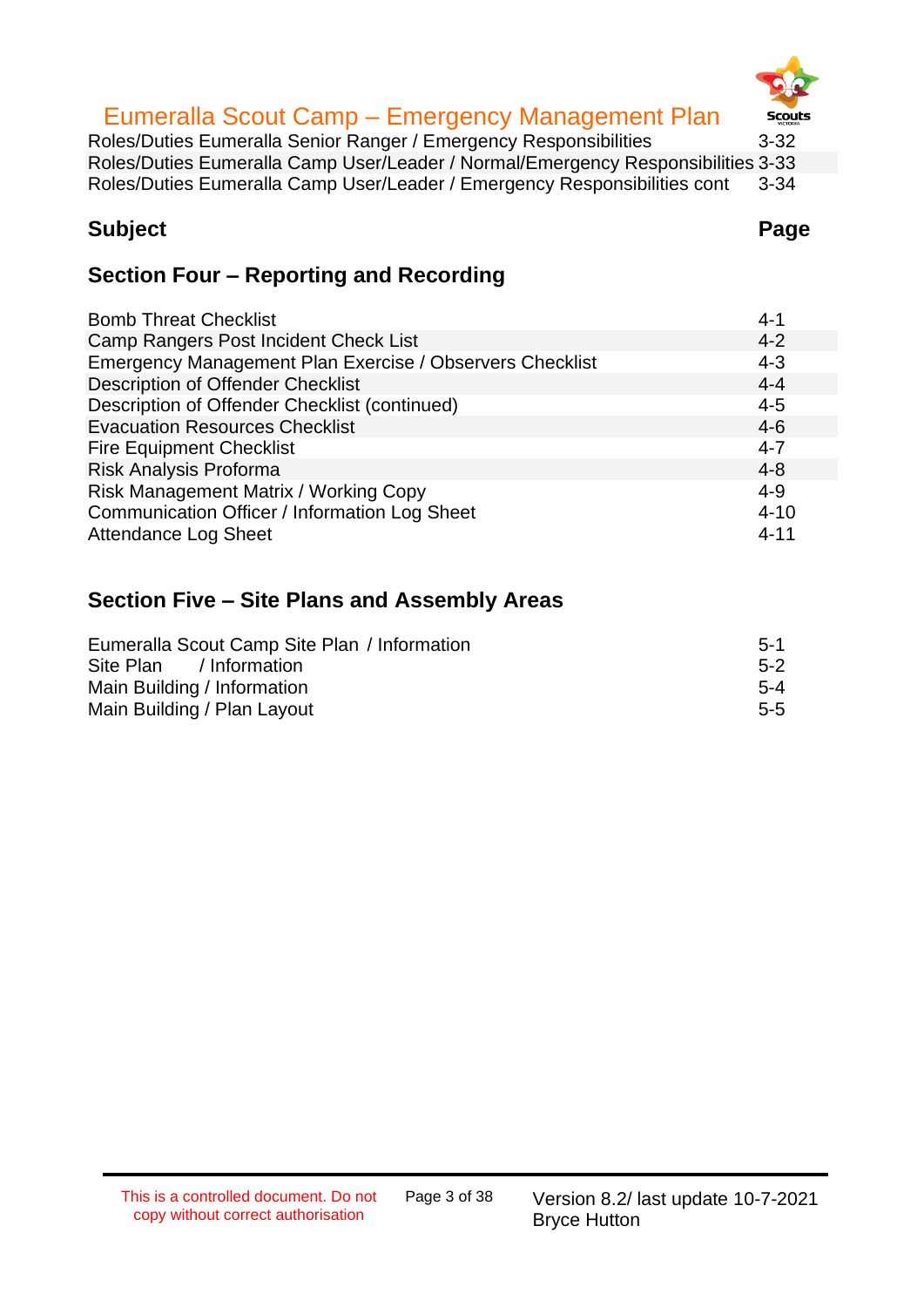

### **POLICY, AIM, AND AUTHORITY**

#### **Policy for Emergencies**

This emergency management plan is developed in line with Scouts Australia's Occupational Health and Safety Policies and Procedures and gives consideration to the relevant Victorian Legislation relating to Health and Safety in the Workplace.

This emergency management plan empowers the Camp Ranger and all other members of the ECO to take control in the event of any emergency within these premises and includes

- **Fire**
- **Explosion**
- **Hazardous Material Spill**
- **Gas Leak**
- **Bomb Threat**
- **Civil Disturbance**
- **Medical Emergency**

#### **Aim of this Plan**

To provide a safe and healthy working environment and to be the framework to manage any emergencies that may occur on the site.

This plan relates to all persons, occupants, visitors or contractors working on or visiting this site, who are required to adhere to all requirements relating to Emergency Management and Occupational Health and Safety.

### **Liability**

ECO personnel shall not be held legally liable (including liability for negligence) as a result of any act or omission on their part during the course of an emergency situation.

#### **Authority**

This plan is endorsed and empowered by the Eumeralla Camp Commissioner for and on behalf of the Emergency Planning Committee of the Eumeralla Camp Committee of Management.

Authorised by: **Authorised by:** 

Implementation date: 11

This is a controlled document. Do not copy without correct authorisation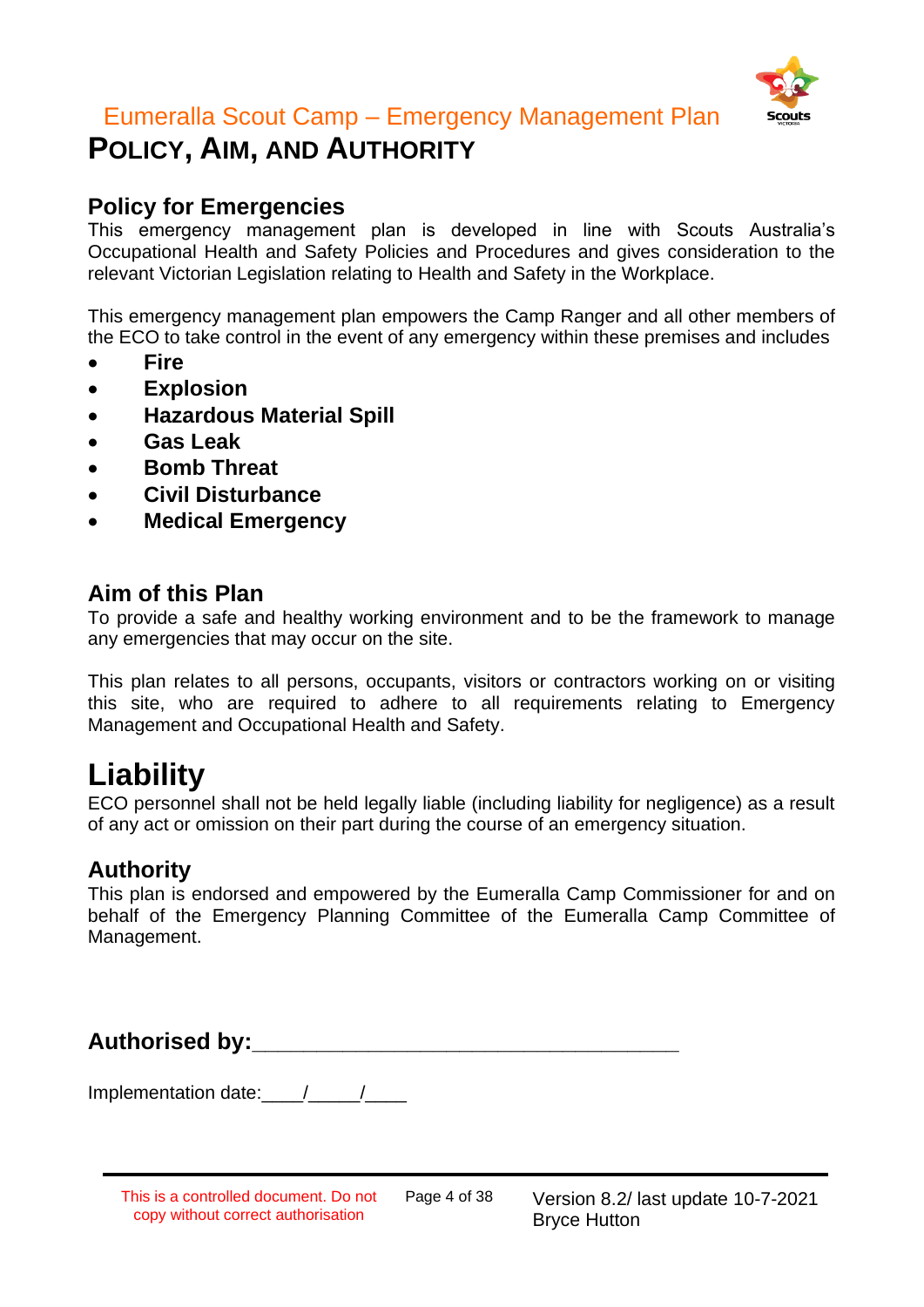

### Eumeralla Scout Camp – Emergency Management Plan **DISTRIBUTION SCHEDULE**

| Name | Organisation<br>Position | ECO<br>Position | Date<br>Issued | Receiver's<br>Initials | Date<br>Returned | Issuer's<br>Initials |
|------|--------------------------|-----------------|----------------|------------------------|------------------|----------------------|
|      |                          |                 |                |                        |                  |                      |
|      |                          |                 |                |                        |                  |                      |
|      |                          |                 |                |                        |                  |                      |
|      |                          |                 |                |                        |                  |                      |
|      |                          |                 |                |                        |                  |                      |
|      |                          |                 |                |                        |                  |                      |
|      |                          |                 |                |                        |                  |                      |
|      |                          |                 |                |                        |                  |                      |
|      |                          |                 |                |                        |                  |                      |
|      |                          |                 |                |                        |                  |                      |
|      |                          |                 |                |                        |                  |                      |
|      |                          |                 |                |                        |                  |                      |
|      |                          |                 |                |                        |                  |                      |
|      |                          |                 |                |                        |                  |                      |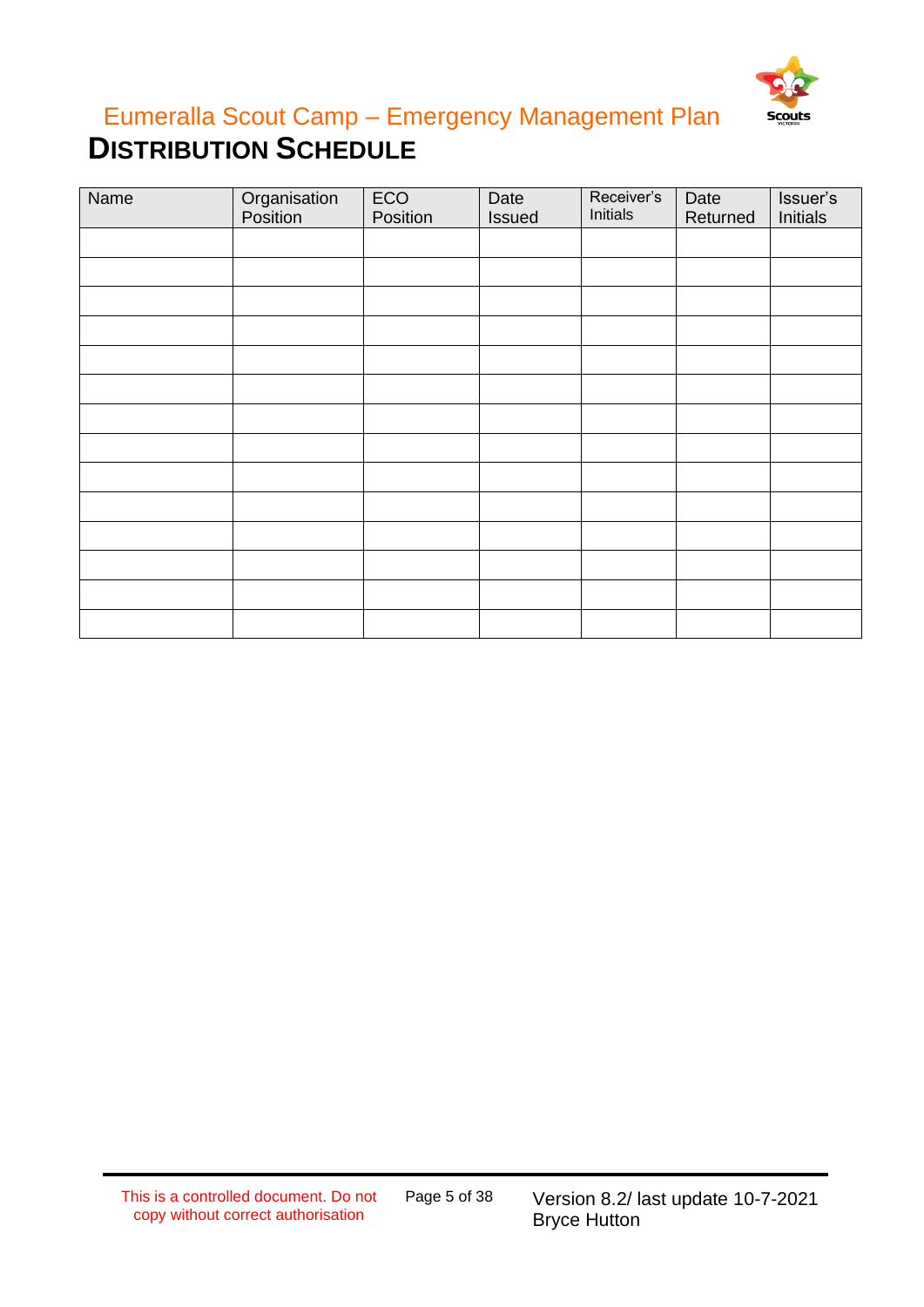

### **AMENDMENT TO DISTRIBUTION SCHEDULE**

| Amendment#   | Date:   |  |
|--------------|---------|--|
| Page Numbers | Issuer: |  |
| Comments:    |         |  |
|              |         |  |
|              |         |  |
|              |         |  |
|              |         |  |
|              |         |  |

| Name | Organisation<br>Position | ECO<br>Position | Date<br>Received | Receiver's Signature |
|------|--------------------------|-----------------|------------------|----------------------|
|      |                          |                 |                  |                      |
|      |                          |                 |                  |                      |
|      |                          |                 |                  |                      |
|      |                          |                 |                  |                      |
|      |                          |                 |                  |                      |
|      |                          |                 |                  |                      |
|      |                          |                 |                  |                      |
|      |                          |                 |                  |                      |
|      |                          |                 |                  |                      |
|      |                          |                 |                  |                      |
|      |                          |                 |                  |                      |
|      |                          |                 |                  |                      |
|      |                          |                 |                  |                      |
|      |                          |                 |                  |                      |
|      |                          |                 |                  |                      |
|      |                          |                 |                  |                      |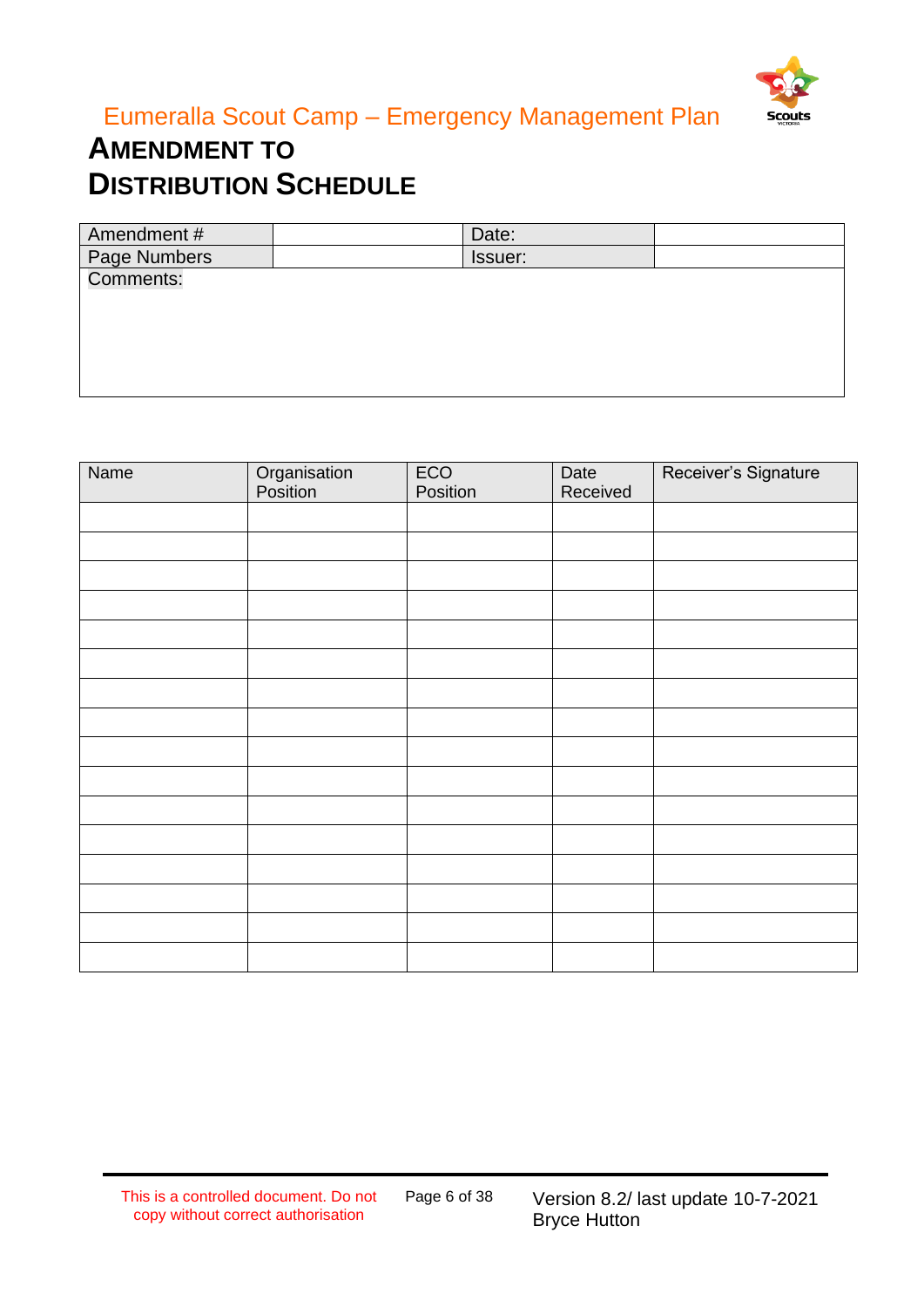

### **DEFINITIONS**

| Term                                                      | <b>Description</b>                                                                                                                                                                                                                                                                                                                                                                                             |
|-----------------------------------------------------------|----------------------------------------------------------------------------------------------------------------------------------------------------------------------------------------------------------------------------------------------------------------------------------------------------------------------------------------------------------------------------------------------------------------|
| <b>Emergency</b>                                          | An urgent immediate response to events with the<br>potential to harm people, operations, environment or<br>property                                                                                                                                                                                                                                                                                            |
| <b>Emergency Control</b><br><b>Organisation (ECO)</b>     | The ECO is a structured group, which organises<br>response to emergency situations. It consists of ALL<br>personnel who would be involved in the management of<br>an emergency.                                                                                                                                                                                                                                |
| <b>Emergency Management</b><br>Plan (EMP)                 | A documented scheme of assigned responsibilities,<br>actions and procedures, required in the event of an<br>emergency.                                                                                                                                                                                                                                                                                         |
| <b>Emergency Planning</b><br><b>Committee (EPC)</b>       | Is a committee responsible for : -<br>• Establishing and implementing written plans for the<br>management of all emergencies.<br>• Ensuring that personnel are appointed to all ECO<br>positions.<br>• Arranging for the training of all ECO personnel.<br>• Organising the conduction of evacuation exercises.<br>• Reviewing the effectiveness of exercises / procedures<br>and modifying plans accordingly. |
| <b>Evacuation Assembly Area</b>                           | An identified area nominated to receive evacuated<br>persons that will reliably provide relative safety for the<br>evacuees.                                                                                                                                                                                                                                                                                   |
| <b>Emergency Warning</b><br><b>Intercom System (EWIS)</b> | A combined emergency warning and intercommunication<br>system for use in emergencies.                                                                                                                                                                                                                                                                                                                          |
| <b>Evacuation Point</b>                                   | A point of egress from an area that requires evacuation.                                                                                                                                                                                                                                                                                                                                                       |
| <b>Hazard</b>                                             | A source of potential harm or a situation with a potential<br>to cause loss.                                                                                                                                                                                                                                                                                                                                   |
| <b>Material Safety Data Sheets</b><br>(MSDS)              | A document that describes the properties and uses of a<br>substance including chemical / physical properties,<br>health hazard information, precautions for use etc.                                                                                                                                                                                                                                           |
| <b>Risk</b>                                               | The chance of something happening that will have an<br>impact upon objectives. It is measured in terms of<br>consequences and likelihood.                                                                                                                                                                                                                                                                      |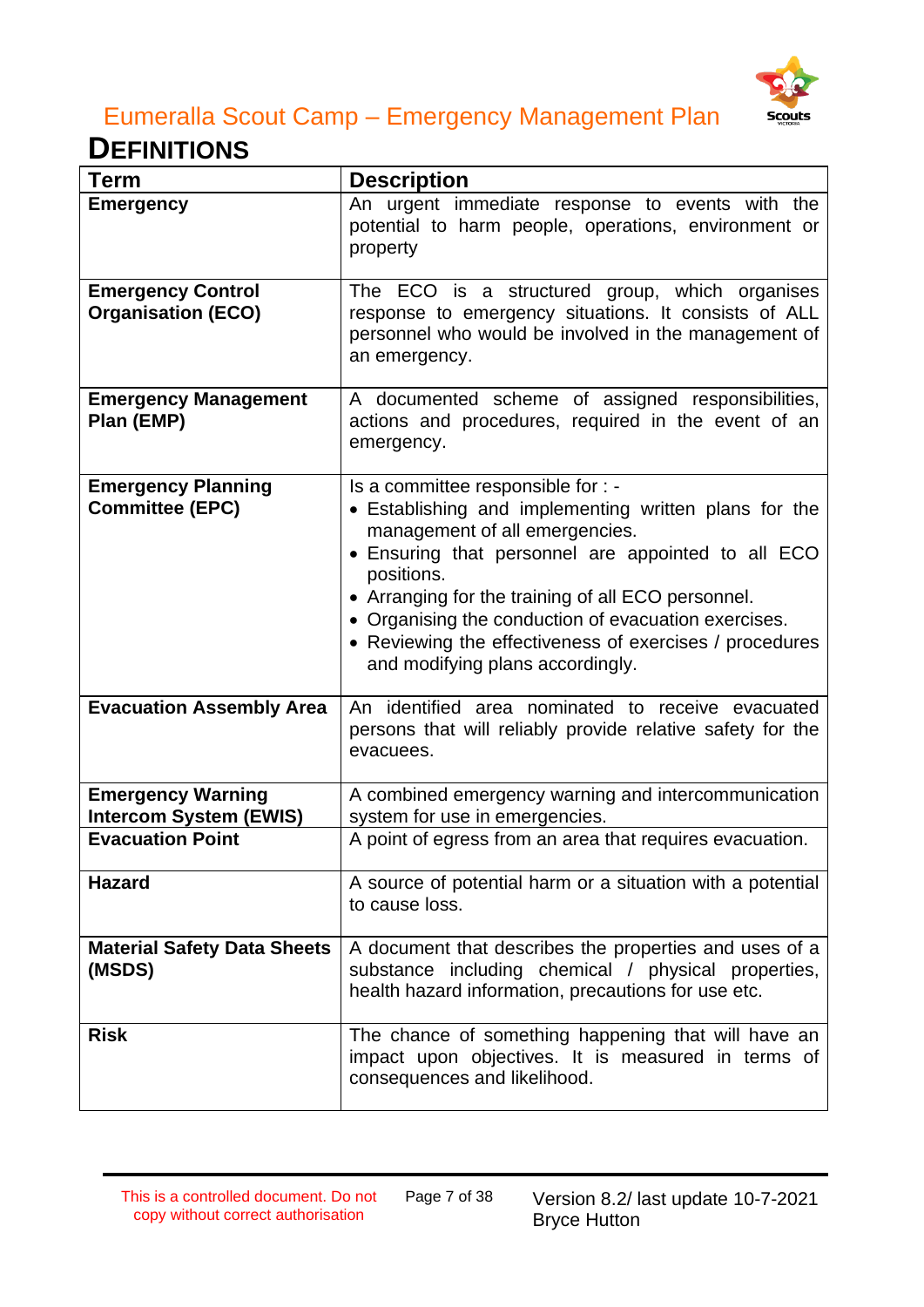

### **EMERGENCY CONTACT TELEPHONE NUMBERS**

| <b>Fire Brigade/DEWLP</b>                   | 000                       |
|---------------------------------------------|---------------------------|
| <b>Police</b>                               | 000                       |
| <b>Ambulance</b>                            | 000                       |
|                                             |                           |
| <b>State Emergency Service (Storms etc)</b> | 9696 6111                 |
| <b>Powercor 24 Hours)</b>                   | 132 412                   |
| <b>LPG Gas (ELGAS)</b>                      | 5275 8444                 |
| <b>Barwon Water</b>                         | 1300 656 007              |
|                                             |                           |
| <b>WorkSafe (Accidents / Incidents)</b>     | 132 360                   |
| <b>Poisons Information Centre</b>           | 13 11 26                  |
| <b>Interpreter Service (24 Hours)</b>       | 13 1450                   |
| <b>Department of Education</b>              | 9589 6266                 |
| <b>Medical Centre Anglesea</b>              | 5263 1952<br>0418 521 070 |
| <b>Medical Centre Torquay</b>               | 5261 3001                 |
| <b>Hospital Geelong</b>                     | 0418 521 070<br>5226 7111 |
|                                             | 5226 7564                 |
|                                             |                           |

Eumeralla Camp Ranger **0448 631241**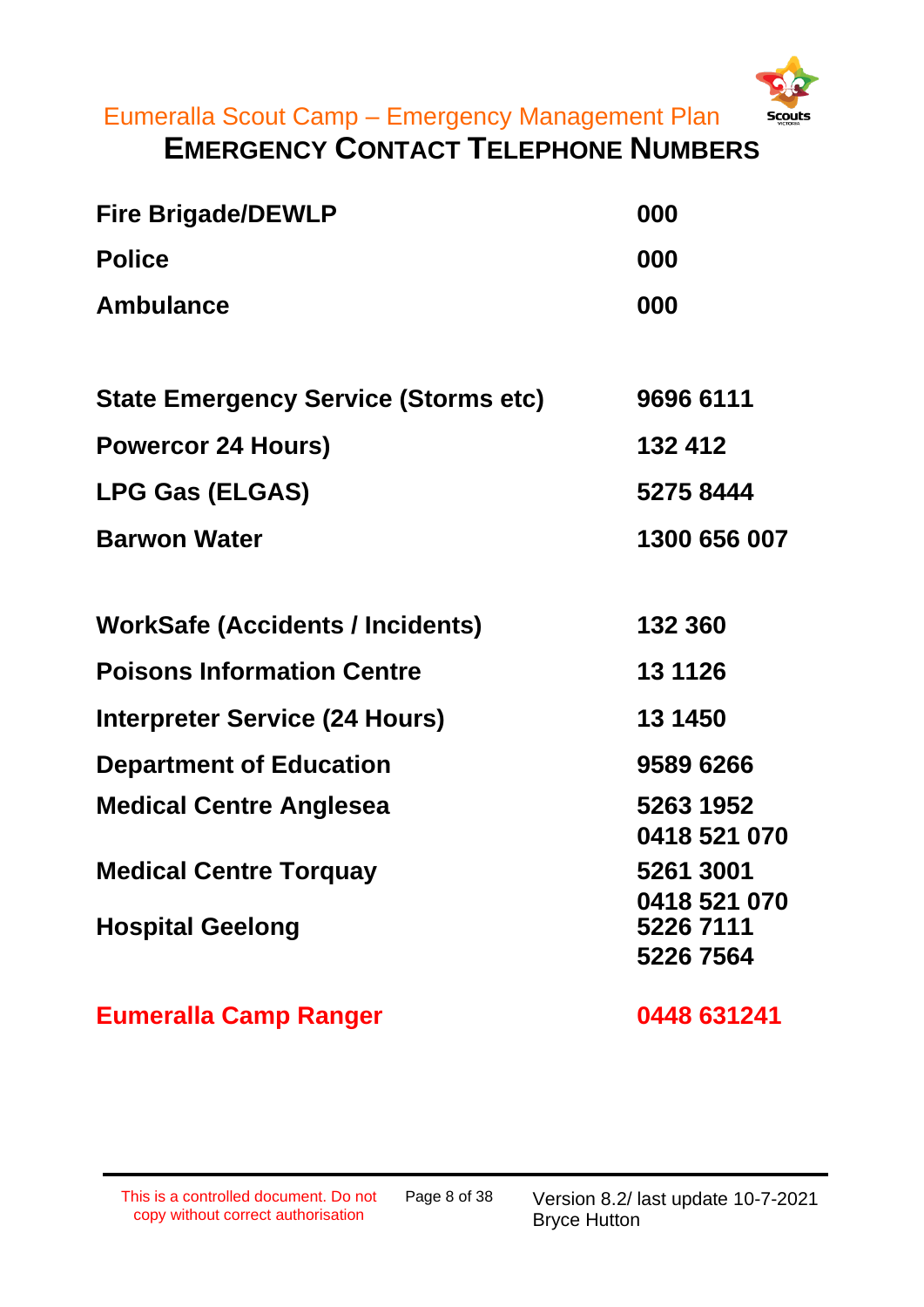



### **EUMERALLA / SCOUT ASSOCIATION TELEPHONE CONTACT NUMBERS**

| <b>Position</b>               | <b>Name</b>          | <b>Business</b> | <b>Mobile</b> |
|-------------------------------|----------------------|-----------------|---------------|
|                               |                      |                 |               |
| <b>Camp Ranger</b>            | <b>Rob Benney</b>    | 0448631241      | 0409 631822   |
| <b>Stinton Lodge</b>          | <b>Tiffany Lloyd</b> | 0448631241      | 0400 792182   |
|                               |                      |                 |               |
| <b>Assistant Camp Rangers</b> | <b>Elliot Dale</b>   |                 | 0497692365    |
| <b>Somers Lodge</b>           | <b>Emily Bews</b>    |                 | 0425 873537   |
|                               |                      |                 |               |
| <b>Eumeralla Camp</b>         | <b>Bryce Hutton</b>  |                 | 0418543390    |
| <b>Chairperson</b>            |                      |                 |               |
|                               |                      |                 |               |
| <b>Regional Commissioner</b>  | <b>Wayne Gunn</b>    |                 | 0400 653046   |
|                               |                      |                 |               |
|                               |                      |                 |               |
| <b>Chief Commissioner</b>     | <b>Rod Byrnes</b>    | 8543 9800       |               |
| <b>Scouts Victoria</b>        | <b>Mt Waverley</b>   | 8543 9800       |               |
|                               |                      |                 |               |
|                               |                      |                 |               |
|                               |                      |                 |               |
|                               |                      |                 |               |
|                               |                      |                 |               |
|                               |                      |                 |               |
|                               |                      |                 |               |
|                               |                      |                 |               |
|                               |                      |                 |               |
|                               |                      |                 |               |
|                               |                      |                 |               |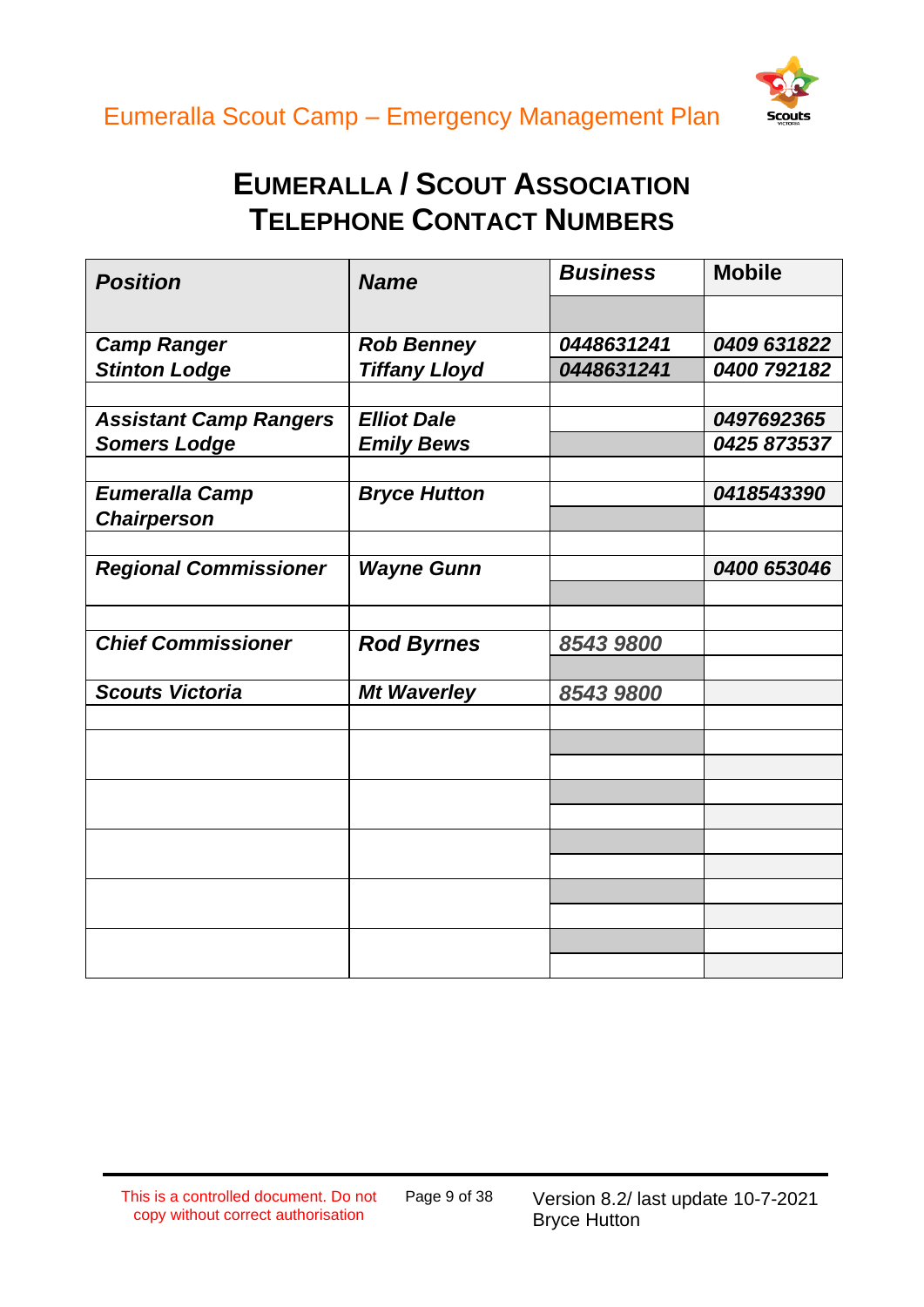

#### **EMERGENCY SITUATIONS**

Both Australian Standards AS 3745-1995 and AS 4083-1997 define an emergency as: "Any event that arises internally or from external sources, which may adversely affect the safety of persons in a building or the community generally and requires immediate response by the occupants."

Furthermore, AS 4083-1997 defines colour codes for seven types of emergencies as follows (no other colour codes should be used for emergencies):

- $\triangleright$  RED = Fire/Smoke
- $\triangleright$  BLUE = Medical Emergency
- $\triangleright$  PURPLE = Bomb Threat
- $\triangleright$  YELLOW = Internal Emergency
- $\triangleright$  BLACK = Personal Threat
- $\triangleright$  BROWN = External Emergency
- $\triangleright$  ORANGE = Evacuation
- ➢ *Pandemic* [refer to pandemic management plan as provided by Scouts Victoria]

The "All Clear", (when given), is always broadcast with reference to the particular emergency's colour code. The "All Clear" declaration should only be given by the Camp Ranger after consultation with the emergency services.

The fire services suggest that colour codes should only be used for internal identification of emergencies to reduce the likelihood of irrational behaviour by occupants when emergencies are being announced via EWIS or PA systems. There is no requirement to use these colour codes when notifying emergency services. Generic emergency advice is included within this section, on the following situations:

- Fire or the Threat of Fire
- Hazardous Materials Spills or Other Exposures
- Gas Leakage or Other Noxious Exposure
- Bomb Threats
- Attack by deranged persons or other civil disturbance
- Floods / Severe Storms
- Earthquakes
- Medical Emergency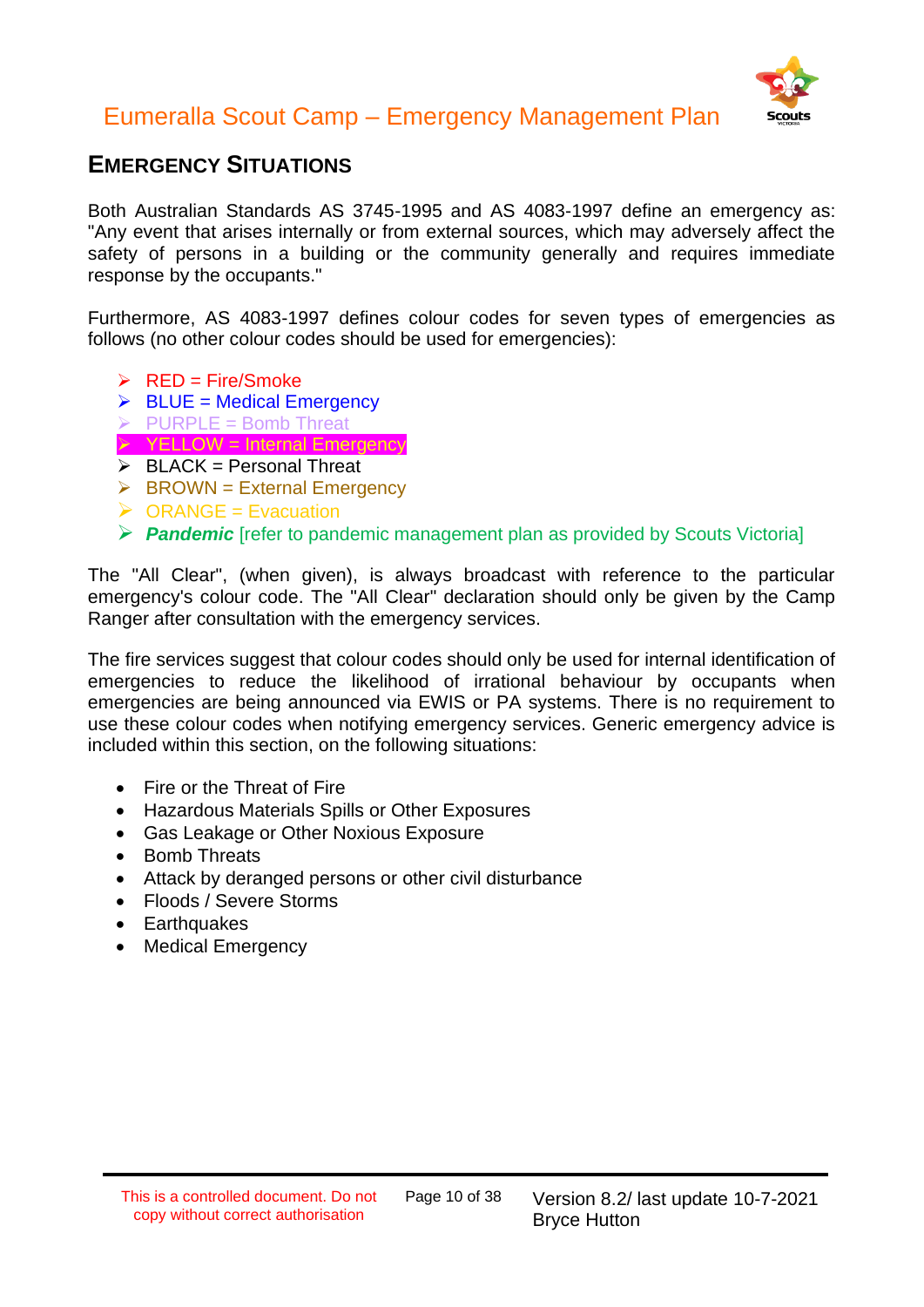



#### **EMERGENCY PLANNING COMMITTEE / ORGANISATION**

The Eumeralla Scout camp is managed by a team of Camp Rangers who live on site at Eumeralla in two residences: -

- ➢ Stinton Lodge
- ➢ Somers Lodge

Normally an Emergency Control Organisation operates with a number of personnel filling various roles within the organisation eg Camp Ranger, Assistant Camp Ranger, Communications Officer and First Aid Officer. At Eumeralla, the number of camp personnel on site at any time will depend on a number of factors eg time of year, number of visitors in camp, special events etc. In the event of any emergency, camp personnel on site may have to accept a number of roles in the Emergency organisation structure.

There is an expectation that Scouting or school groups visiting the camp will be under the control of a leader who will manage their individual groups. **ALL** groups or personnel in the camp **WILL** follow the direction of Eumeralla Camp or Emergency Services personnel. Group leaders may be called on to assist as required with an emergency.

Special events at the camp, for example "Surfmoot" have their own Emergency management plan / personnel which will integrate with the Eumeralla Camp Emergency plan.

The Emergency Planning Committee / Organisation for the Eumeralla Scout Camp include the following personnel: -

- ➢ *Eumeralla Camp Rangers Stinton Lodge*
- ➢ *Eumeralla Assistant Camp Rangers Somers Lodge*
- ➢ *Eumeralla Camp Commissioner*
- ➢ *Country Fire Authority - Barwon Corangamite Area / Otway Catchment Operations Officer (Advisory Capacity Only)*

#### **IDENTIFICATION OF EMERGENCY CONTROL PERSONNEL**

Key personnel in the Emergency Control Organisation must be easily identified during an emergency; enabling ready identification by other staff and emergency personnel. Eumeralla camp rangers will coordinate any emergency response and will be identified by the wearing of a *"WHITE HELMET and Hi Visibility Vest".*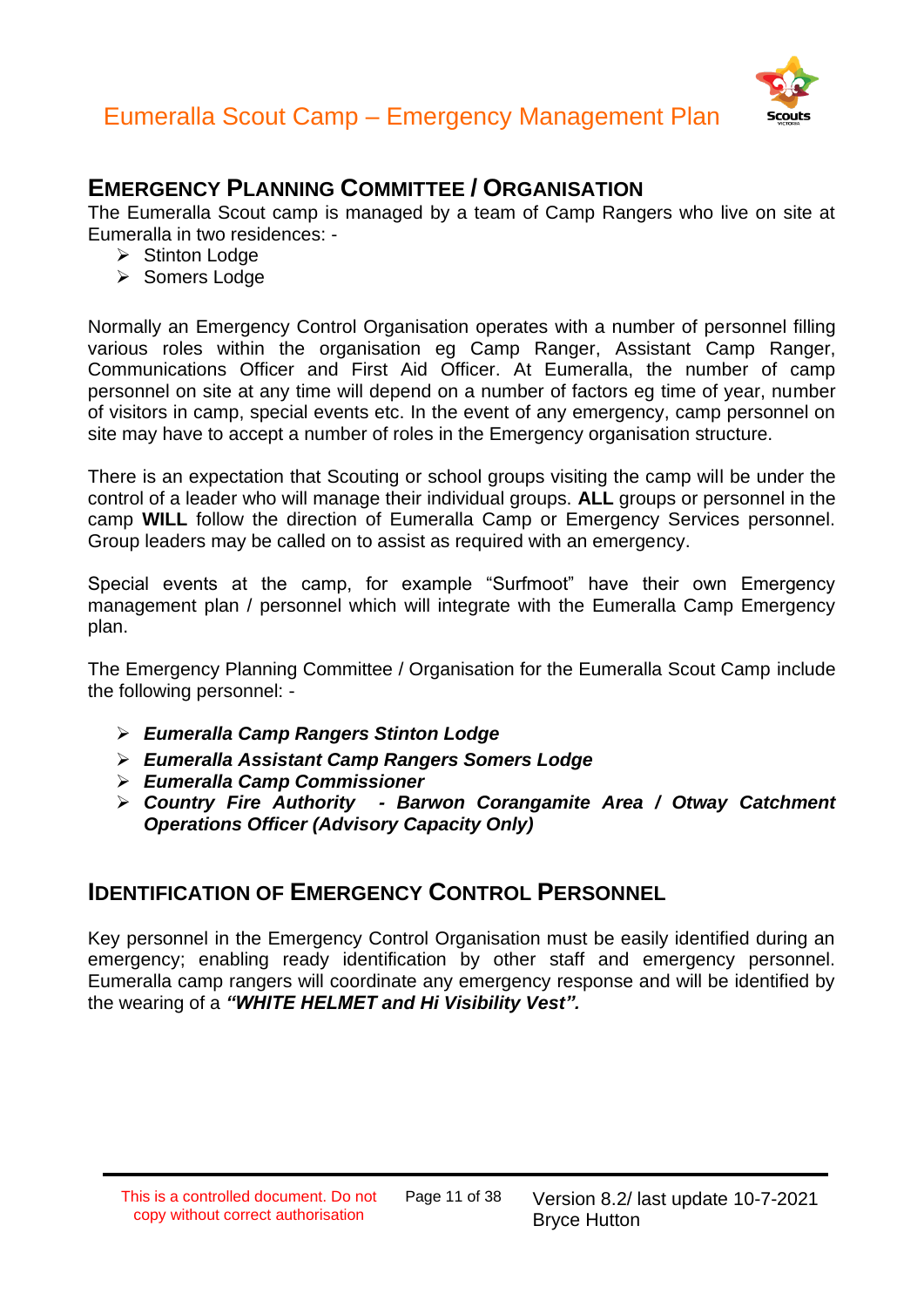

#### **TRAINING OF PERSONNEL**

All members of the Emergency Control Organisation will receive training in their respective areas of responsibility.

All staff will be given an awareness of the site's emergency procedures.

All new staff along with contractors and short-term employees will receive instruction in Emergency Evacuation / Response as part of their induction.

#### **EVACUATION DRILLS**

Evacuation drills will be conducted every six months or as decided by the ECO.

All personnel in the camp that are present at the time of such drills will participate and will follow directions of the camp / ECO personnel.

On completion of drill a review is to be completed within 2 weeks by ECO and recommendations considered.

#### **VISITORS AND CONTRACTORS**

All visitors must report to reception at the main office to advise camp personnel of their business and "sign in" the visitor's book if required.

All Staff belonging to the Eumeralla Scout Camp will **NOT BE** required to sign in / out.

All other Scouts Australia personnel **WILL BE** required to sign in / out,

Non Scouts Australia Visitors and contractors **WILL BE** required to sign in / out.

All contactors should be qualified for their particular trade and in receipt of required licences, permits etc prior to commencing a job. Contractors should be given an induction that includes notification of the evacuation procedures and location of toilets etc and should be escorted whilst on site by camp personnel.

#### **FIRST AID**

.

First Aid kits are located in the Rangers Office as well as a Defibrillator with instructions. These devices are registered and their location can be obtained via a 000 call. There is an expectation that all groups will provide their own first aid trained personnel and first aid kit and equipment. Requests for additional First Aiders or equipment should be made through the camp ranger's office.

All camp rangers are trained in Level 2 workplace first aid.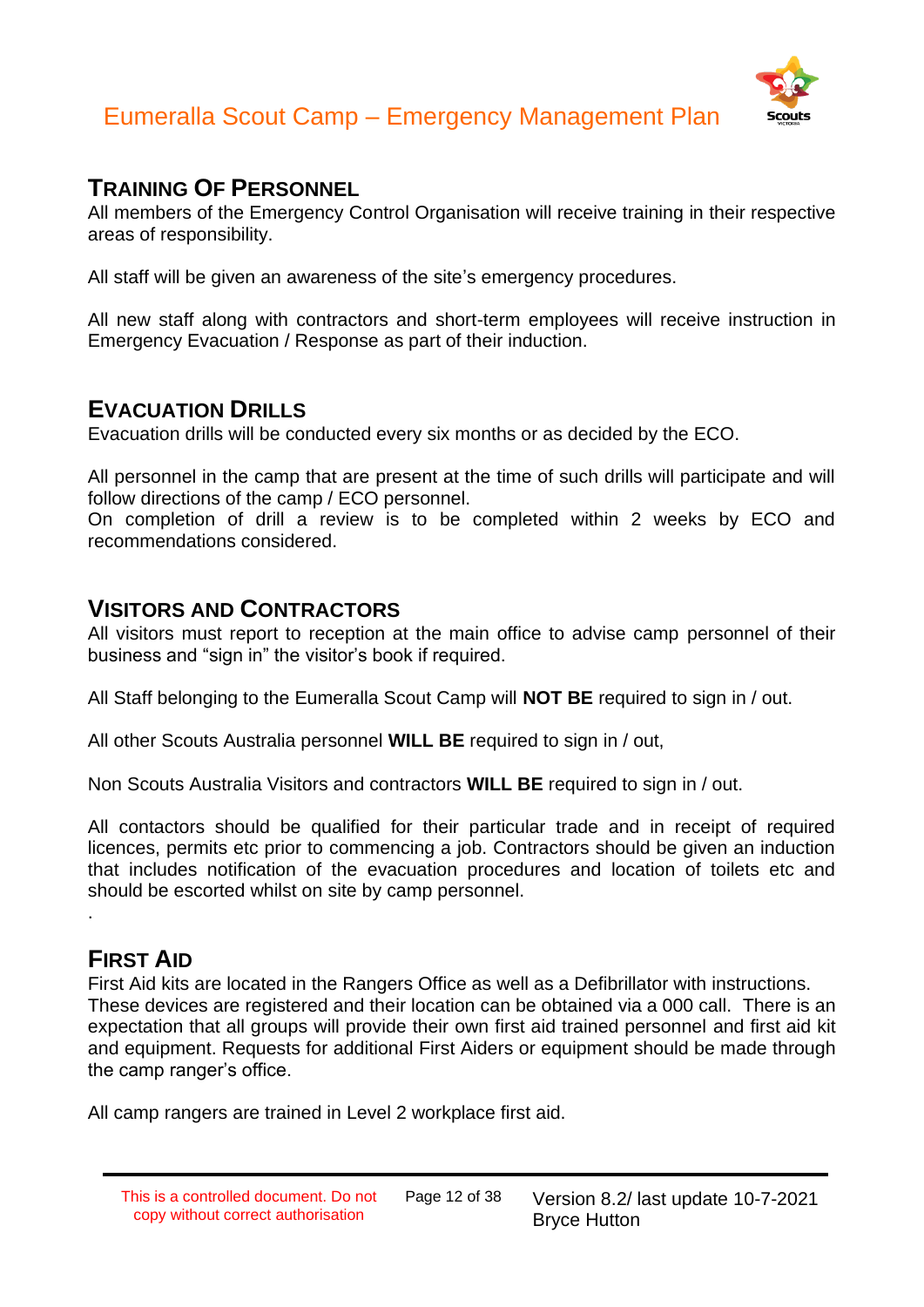

#### **MATERIAL SAFETY DATA SHEET INFORMATION**

The quantities of chemical products held on site are below that required for a manifest. No HAZCHEM signage or placarding is required under the revised requirements of the *Dangerous Goods (Storage and Handling) Regulations 2000.*

A register containing a full list of all chemicals /materials together with Material Safety Data Sheets (MSDS) for all products is held on site.

The master list is located in the main office, together with a copy which is included in the Emergency Response folder.

MSDS's are also located at all locations where the chemicals are stored / used.

A map showing the location of chemicals/products is attached at the rear of this manual.

#### **MONITORING AND ALERTING OF EMERGENCIES**

During periods of hot dry conditions or on days of Severe, Extreme or Code Red, Rangers shall monitor Bureau of Meteorology web site on forecast conditions and for any warnings transmitted on the CFA app.

Personnel at the Eumeralla Scout Camp will be alerted of emergencies in the first instance by a text message to the group leader contact on Booking Form or their representative [a response *MUST* be received], by an audible siren from either the camp ranger's office or the mobile siren in the camp ranger's utility.

Personnel will be instructed of actions to be taken by either emergency personal, the camp ranger or in their absence the assistant camp ranger.

If this fails all camp guests are to follow the direction of the camp/group leaders.

#### **EMERGENCY ASSEMBLY AREAS**

On hearing the emergency signal **ALL** persons shall proceed in an orderly fashion to the nearest Emergency assembly area. These are located at:

- **Troop Hall (Main assembly area)**
- **Car Park West of Camp Rangers Residence** Both areas are clearly marked

#### Refer to map at rear of this folder.

At the assembly areas all personnel will follow the directions of the Emergency Service Personnel, the Camp Rangers or their designate or their individual group leaders.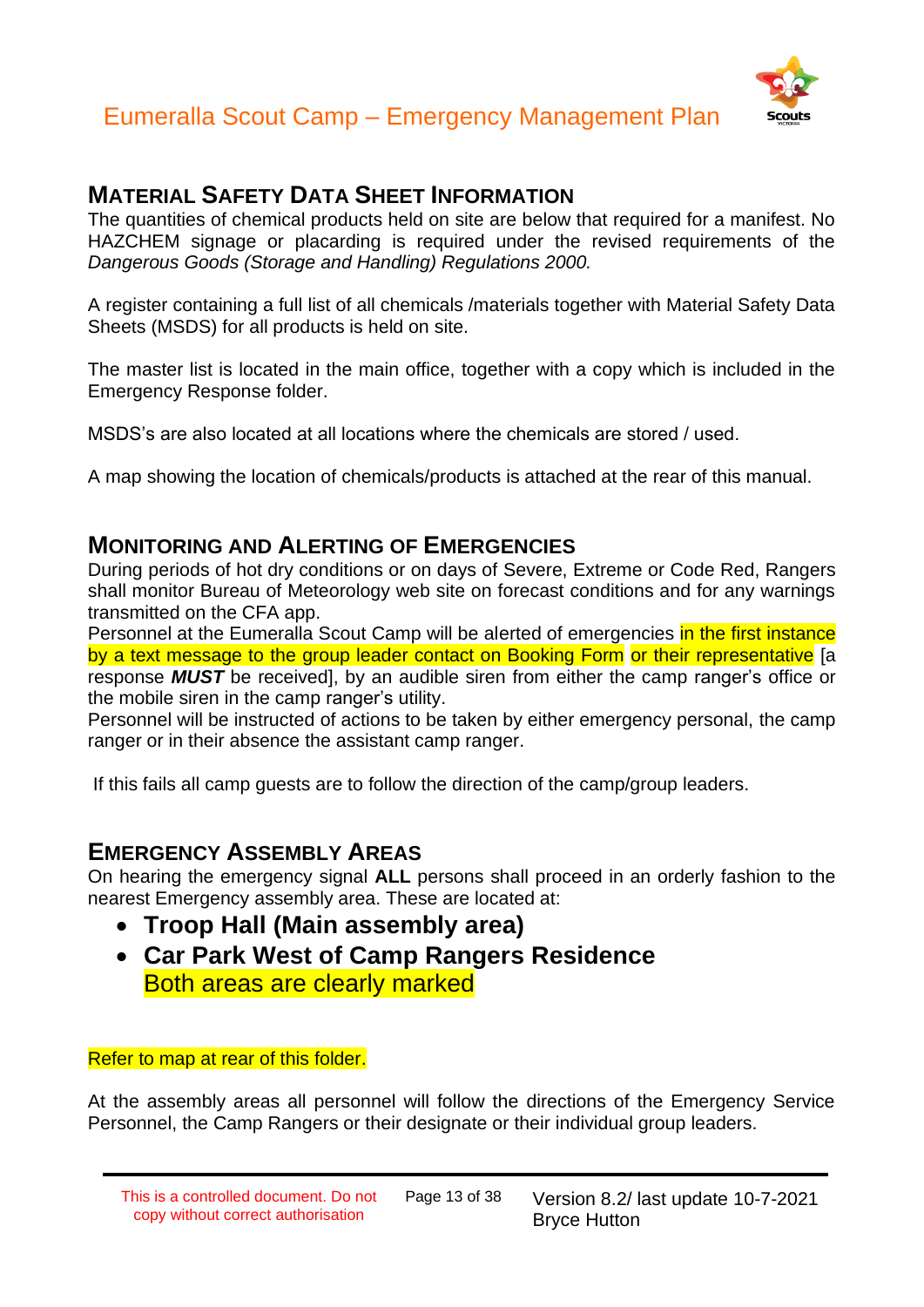

**IF THE SITUATUATION PERMITS AND IT IS SAFE TO DO SO all personnel should** relocate in an orderly fashion to the main assembly area which is the **"Troop Hall"** All personnel shall remain at the assembly area until advised.

#### **NOTIFICATION OF EMERGENCIES TO SCOUTS AUSTRALIA**

Incidents involving loss of life, serious injury, property loss or lost or missing persons must be reported immediately to the Assistant Chief Commissioner. Monday to Friday between the hours of 08:30 am to 5:00 pm serious incidents should be reported directly to the Executive director at the Victorian Scout Centre. After hours and including weekends a mobile phone number is available.

For contact numbers see section 1 pages 1.8, 1.9

#### **RETURN TO NORMAL**

All personnel will return to normal duties following the "All Clear" being advised by the Emergency Services, the Camp Ranger or their representative. This decision will be made by the Camp Ranger or their representative after consultation with the emergency services or when it is safe to do so if the emergency services have not attended.

#### **RECOVERY AND RESTORATION PROCESS**

The last stage of emergency management is the restoration of normal operations after the event. This involves resuming full services and evaluating the response process and includes: -

#### **Damage Assessment**

ECO personnel in conjunction with other services / agencies will assist with operations for the assessment of damage to plant, structures, equipment, materials and the environment.

#### **Containment, Clean Up and Disposal**

ECO personnel in conjunction with other services / agencies will assist with operations for the containment / clean up and disposal of spills and releases of hazardous materials having regard to State / Federal regulations.

#### **Restoration**

ECO personnel in conjunction with other services / agencies and management will assist with the restoration of services etc to safely resume normal operations.

#### **Incident Documentation**

ECO personnel will assist with any investigation to determine cause[s] of an incident. Recommendations should be made on corrective measures to prevent future occurrences. Response activities should be assessed to determine if they were effective and whether revisions to the plan are necessary.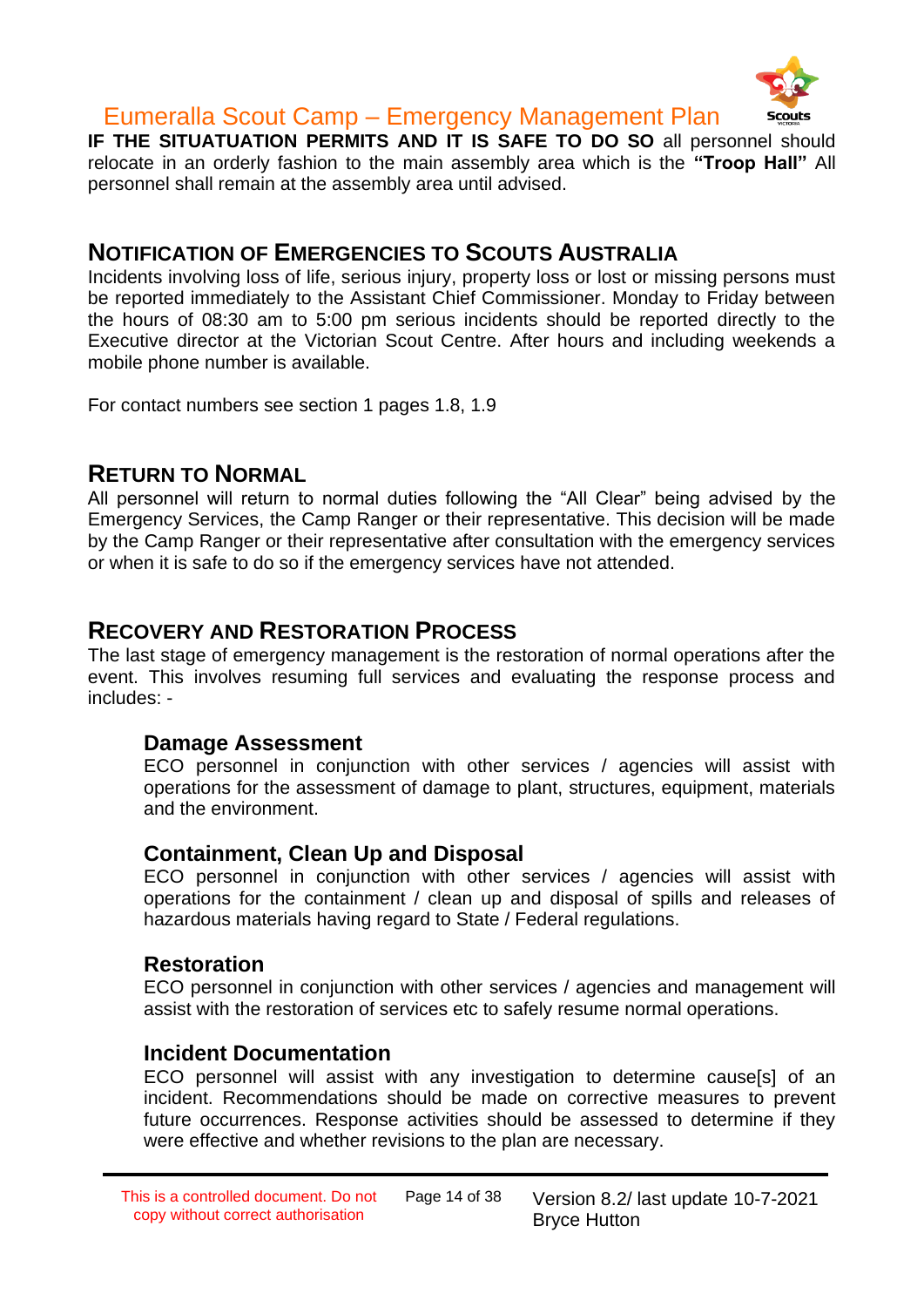

#### **Incident Audit Procedure**

An Incident audit procedure will be initiated following a serious incident and an audit panel may be appointed on the recommendation of the assistant chief commissioner

#### **REVIEWING AND MONITORING PERFORMANCE**

This plan will be reviewed annually and or post events by the Emergency Planning Committee for both the performance of the processes and treatments. The review should address:

- Simplicity
- Flexibility
- Relevance

The ECO will meet at least twice a year and within 5 working days of any drill or emergency.

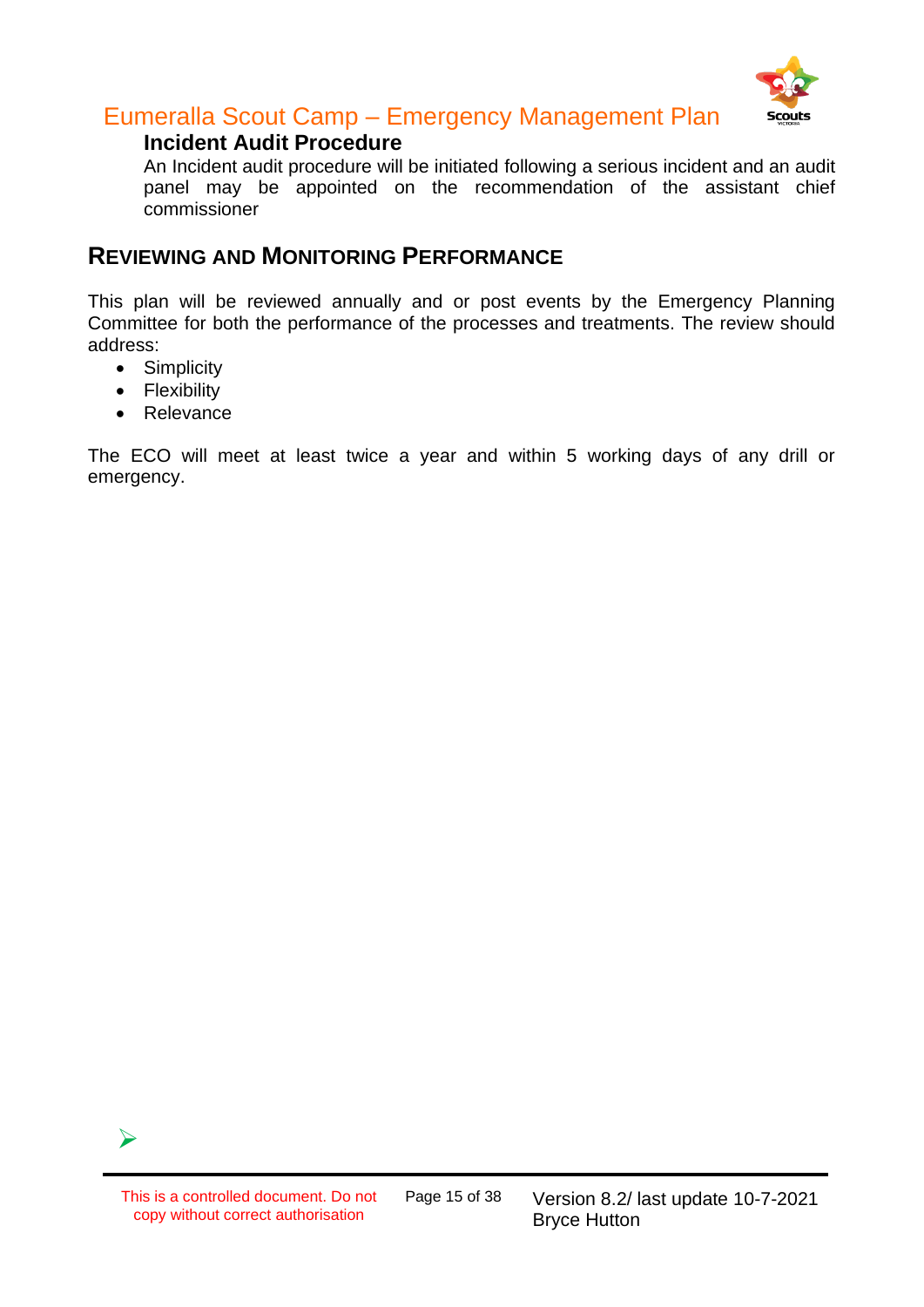

➢ *Pandemic* [refer to pandemic management plan as provided by Scouts Victoria]

*A comprehensive pandemic management plan has been provided by Scouts Victoria and should be acted upon as a standalone document.*

*In the first instance of becoming aware of possible pandemic [Covid 19 infection] isolate and communicate situation to authorities via senior camp ranger via 000 emergency call.*

*Consult pandemic management plan.*

*Maintain physical distance until authority's on scene.*

*Any contact by Camp Rangers during visit would need to be considered and acted upon. [Self-isolation and medical test]*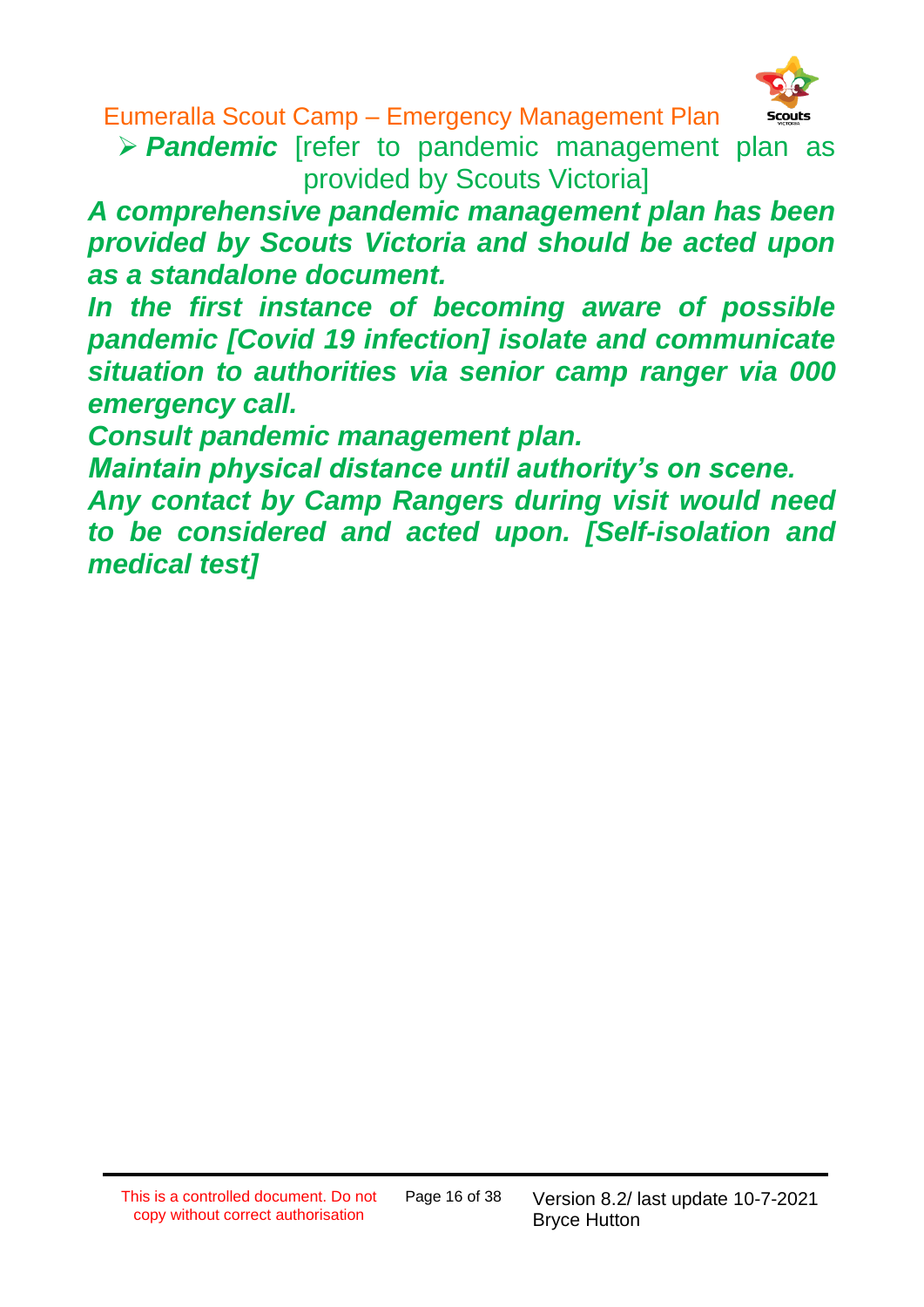

### Eumeralla Scout Camp – Emergency Management Plan *"Fire in a Camp Building"*

#### **In the event of a fire in a camp building Emergency Control Personnel should –**

- Alert all persons nearby and request assistance;
- Assist any person in immediate danger (only if safe to do so);
- Call the fire brigade on "000" & notify the Camp Ranger;
- Ensure the camp Emergency Warning Signal is activated;
- Close any doors on the fire to contain the spread (only if safe to do so);
- Check that all areas have been cleared & inform the Camp Ranger;
- Extinguish the fire (only if safe to do so);
- Assist with the control and movement of camp occupants to the Evacuation Assembly Area;
- Attend the emergency control location [Troop Hall or Rangers Office]
- **Ensure communications have been established with all groups currently in** the camp and they have been advised of the situation;
- Ensure that all communications/actions are being recorded.
- On arrival of the emergency services act on the senior emergency service officer's instructions;
- Ensure Scout Association of Australia has been advised of incident:
- Refer all Media enquiries to Scout Association of Australia;
- **EXA** Remain at the Evacuation Assembly Area until advised by emergency services.
- On declaration of the "All Clear" give the authority for personnel to disperse from Emergency Assembly areas and resume normal operations;
- On completion of the incident ensure all actions/communications have been recorded as per Scout Association of Australia procedures.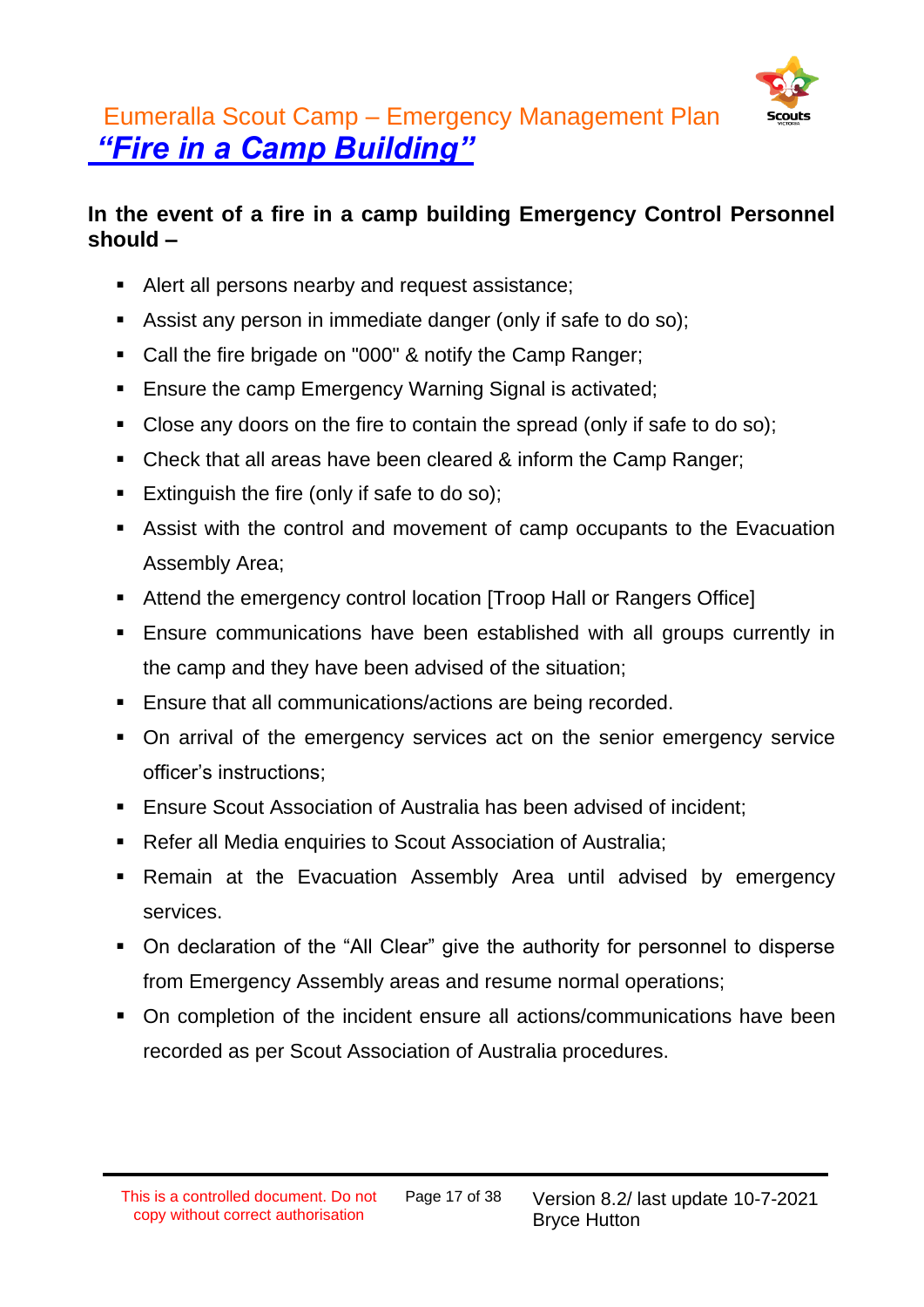

### Eumeralla Scout Camp – Emergency Management Plan *"Wildfire/Grass/Scrub fire"*

#### **In the event of a Grass / Scrub / Wildfire Emergency Control Personnel should –**

- Alert all persons nearby and request assistance;
- Assist any person in immediate danger (only if safe to do so);
- Contact the Fire Brigade by Phoning **000** & notify the Camp Ranger;
- Ensure the camp Emergency Warning Signal is activated.
- Ensure communications have been established with all groups currently in the camp and they have been advised of the situation.
- Attend the emergency control location [Troop Hall or Rangers Office]
- Ensured that the logging of any communications/actions that are taking place are been recorded.
- Ensure that all groups have activated their emergency plans if required.
- **■** If safe to do so, advise all groups to relocate to the "Troop Hall" Emergency Assembly area.
- Assist with the control of movement of camp occupants to the Evacuation Assembly Area;
- On arrival of the emergency services act on the senior emergency service officer's instructions. Briefed emergency services on the type, scope and location of the emergency, and on the status of any evacuation (including location / number of campers).
- Ensure Scout Association of Australia has been advised of incident;
- Refer all Media enquiries to Scout Association of Australia;
- Remain at the Evacuation Assembly Area until advised by emergency services.
- On declaration of the "All Clear" give the authority for personnel to disperse from Emergency Assembly areas and resume normal operations.
- On completion of the incident ensure all actions/communications have been recorded as per Scout Association of Australia procedures.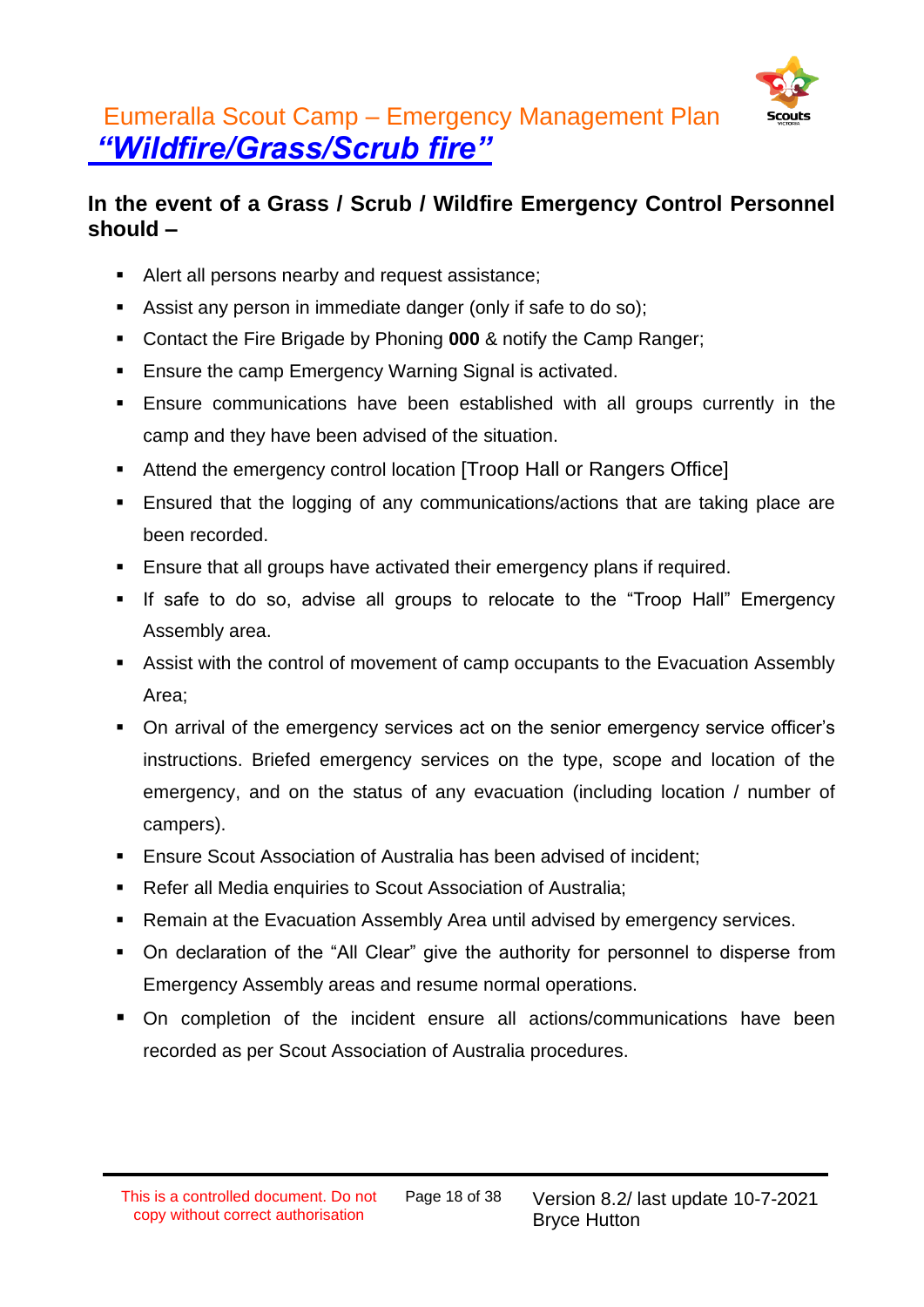

### *"Hazardous Materials Incident"*

**NOTE: - The spill may give off toxic fumes, be corrosive (acid or alkali) or be a flammable liquid.**

#### **In the event of a Hazardous Materials spill Emergency Control Personnel should –**

- Alert all persons nearby and request assistance;
- Assist any person in immediate danger (only if safe to do so);
- Call the fire brigade on "000" providing as much information about the hazardous material as possible
- Ensure the Camp Ranger is notified;
- Ensure the camp Emergency Warning Signal is activated:
- **•** Turn off any air conditioning and recirculation fans ventilate to the open air if possible;
- Remove any ignition sources;
- Under instruction from the Camp Ranger notify any persons in the building/area to evacuate, (ensure Evacuation Assembly Area is upwind and at least 200 metres clear of spill location);
- Do not attempt to re-enter the affected area;
- **■** Assist with the control of movement of camp occupants to the Evacuation Assembly Area;
- Attend the emergency control location [Troop Hall or Rangers Office]
- **Ensure communications have been established with all groups currently in the camp and** they have been advised of the situation;
- Ensure that all communications/actions are being recorded.
- Remain at the Evacuation Assembly Area until advised by emergency services.
- On declaration of the "All Clear" give the authority for personnel to disperse from Emergency Assembly areas and resume normal operations.
- **Ensure Scout Association of Australia has been advised of incident;**
- Refer all Media enquiries to Scout Association of Australia;
- On completion of the incident ensure all actions/communications have been recorded as per Scout Association of Australia procedures.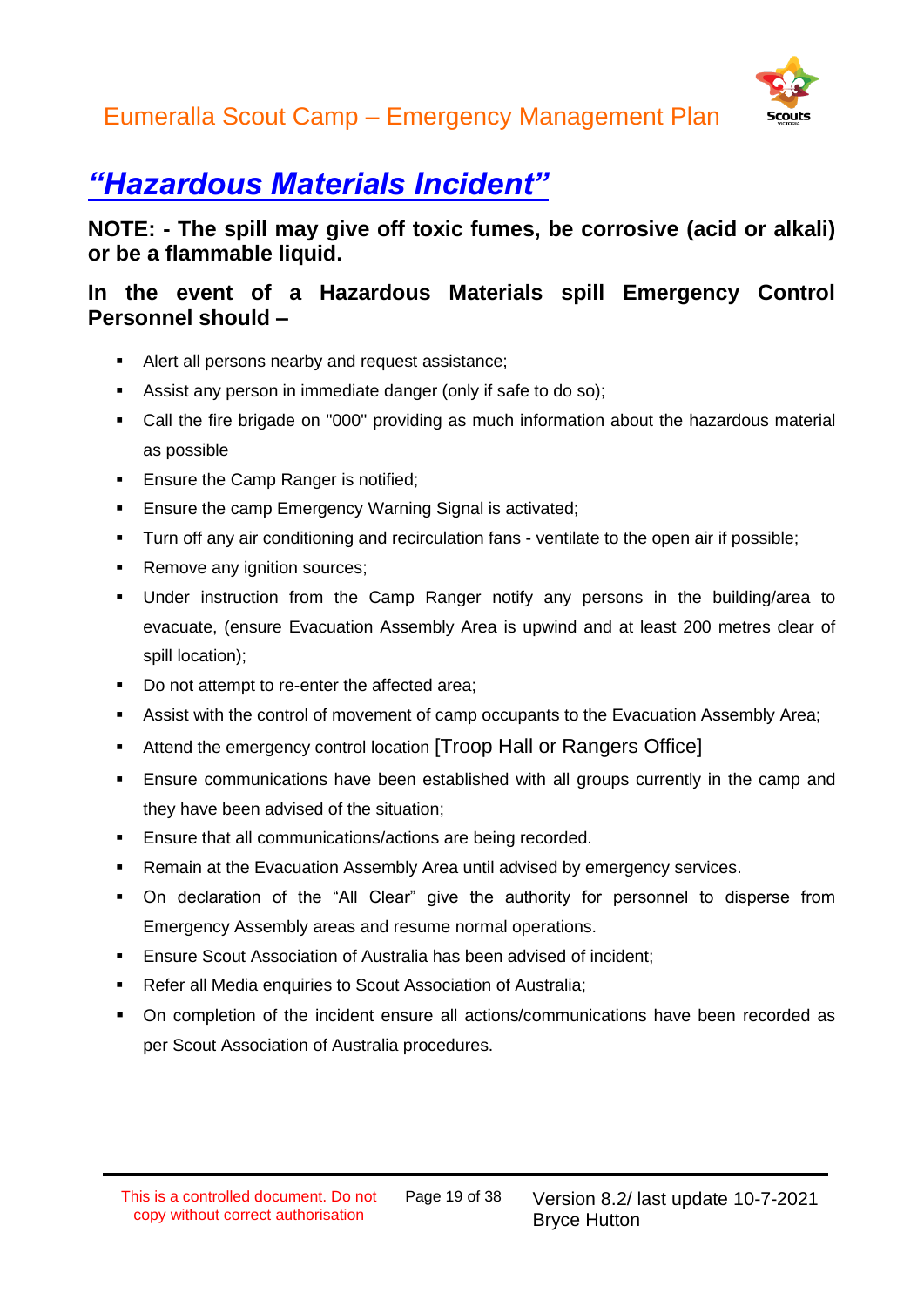

### Eumeralla Scout Camp – Emergency Management Plan *"Gas Leakage"*

#### **In the event of a Gas Leak Emergency Control Personnel should –**

- Alert all persons nearby and request assistance:
- Assist any person in immediate danger (only if safe to do so);
- Call the fire brigade on "000" & notify the Camp Ranger;
- Isolate the gas supply at the source (if safe to do so);
- **•** Shut down any air conditioning to prevent the spread of any flammable and/or toxic gases;
- Remove all ignition sources (if safe to do so). Turn off the electrical supply;
- Notify any persons in the building/area to evacuate, under instruction from the Camp Ranger, (ensure Evacuation Assembly Area is upwind and at least 200 metres clear of gas leak);
- Do not attempt to re-enter the affected area;
- Assist with the control of movement of camp occupants to the Evacuation Assembly Area;
- Attend the emergency control location [Troop Hall or Rangers Office]
- **Ensure communications have been established with all groups currently in** the camp and they have been advised of the situation;
- Ensure that all communications/actions are being recorded;
- **EXA** Remain at the Evacuation Assembly Area until advised by emergency services.
- On declaration of the "All Clear" give the authority for personnel to disperse from Emergency Assembly areas and resume normal operations.
- **Ensure Scout Association of Australia has been advised of incident;**
- Refer all Media enquiries to Scout Association of Australia;
- On completion of the incident ensure all actions/communications have been recorded as per Scout Association of Australia procedures.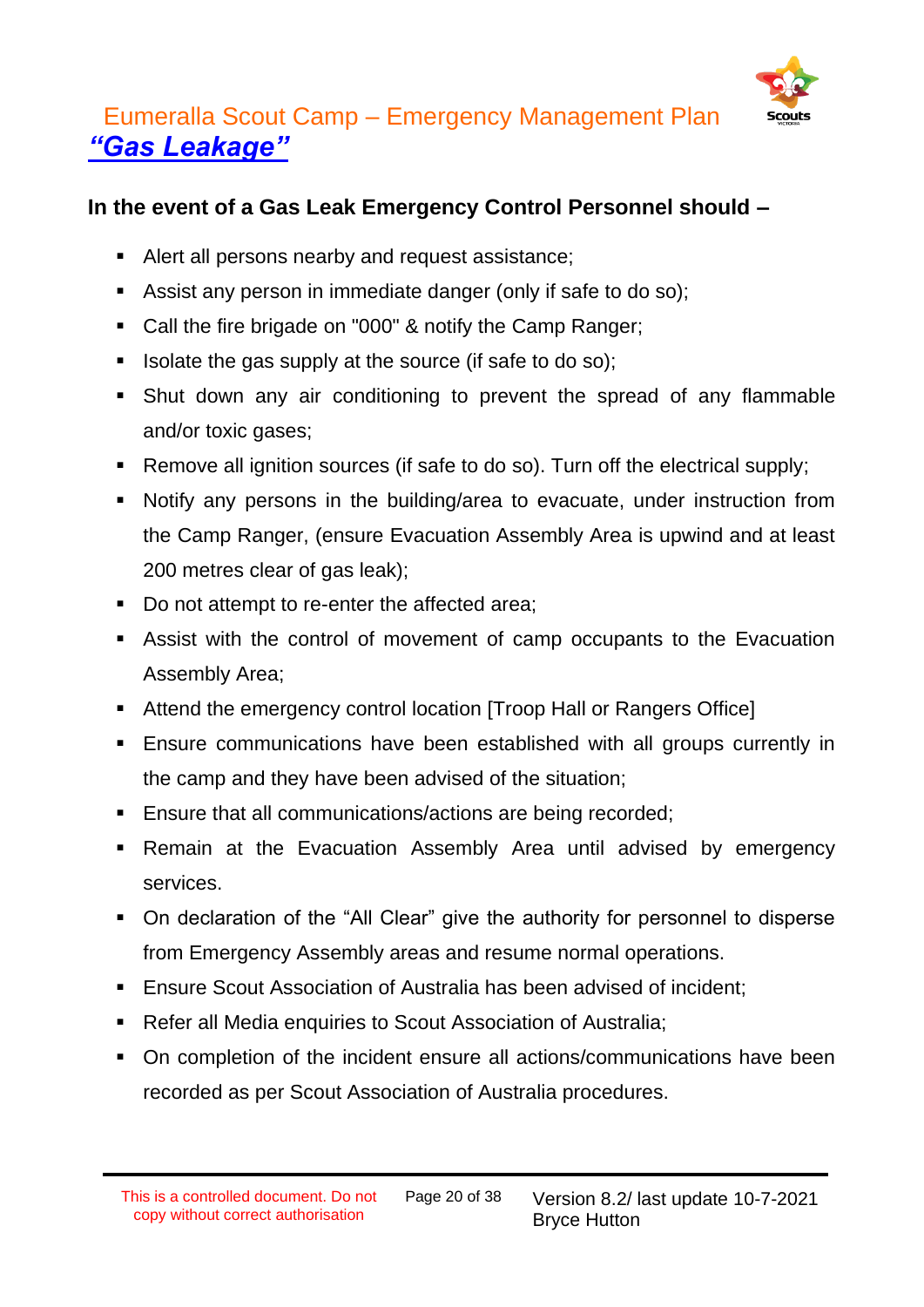

### Eumeralla Scout Camp – Emergency Management Plan *"Personal Threat / Civil Disturbance"*

#### **In the event of a threat to Personal Safety / Civil Disturbance (may include unknown persons on site, suspicious activity etc) Emergency Control Personnel should –**

- Ensure the Camp Ranger is notified immediately;
- Notify the police by dialling "000" and requesting assistance;
- Do not do or say anything that may encourage irrational behaviour;
- Alert any other emergency control personnel in your vicinity;
- **Ensure communications have been established with all groups currently in the** camp and they have been advised of the situation;
- Ensure that all communications/actions are being recorded.

#### **Initiate action to: -**

- ➢ *Restrict entry to the building/area if possible;*
- ➢ *Confine or isolate the presence from building/area occupants;*
- ➢ *Report to the Camp Ranger regularly regarding the status of the occupant's / areas safety;*
- ➢ *Evacuation should be considered (only if safe to do so);*
- ➢ *Assist with the control of movement of camp occupants to the Evacuation Assembly Area;*
- ➢ *Attend the emergency control location (if at the Troop Hall ensure phone line is diverted);*
- ➢ *Remain at the Evacuation Assembly Area until advised by Police.*
- ➢ *On declaration of the "All Clear" give the authority for personnel to disperse from Emergency Assembly areas and resume normal operations.*
- ➢ *Have as many people as possible complete the "DESCRIPTION OF OFFENDER" form". [copy's available in this folder]*
- **Ensure Scout Association of Australia has been advised of incident;**
- Refer all Media enquiries to Scout Association of Australia;
- On completion of the incident ensure all actions/communications have been recorded as per Scout Association of Australia procedures.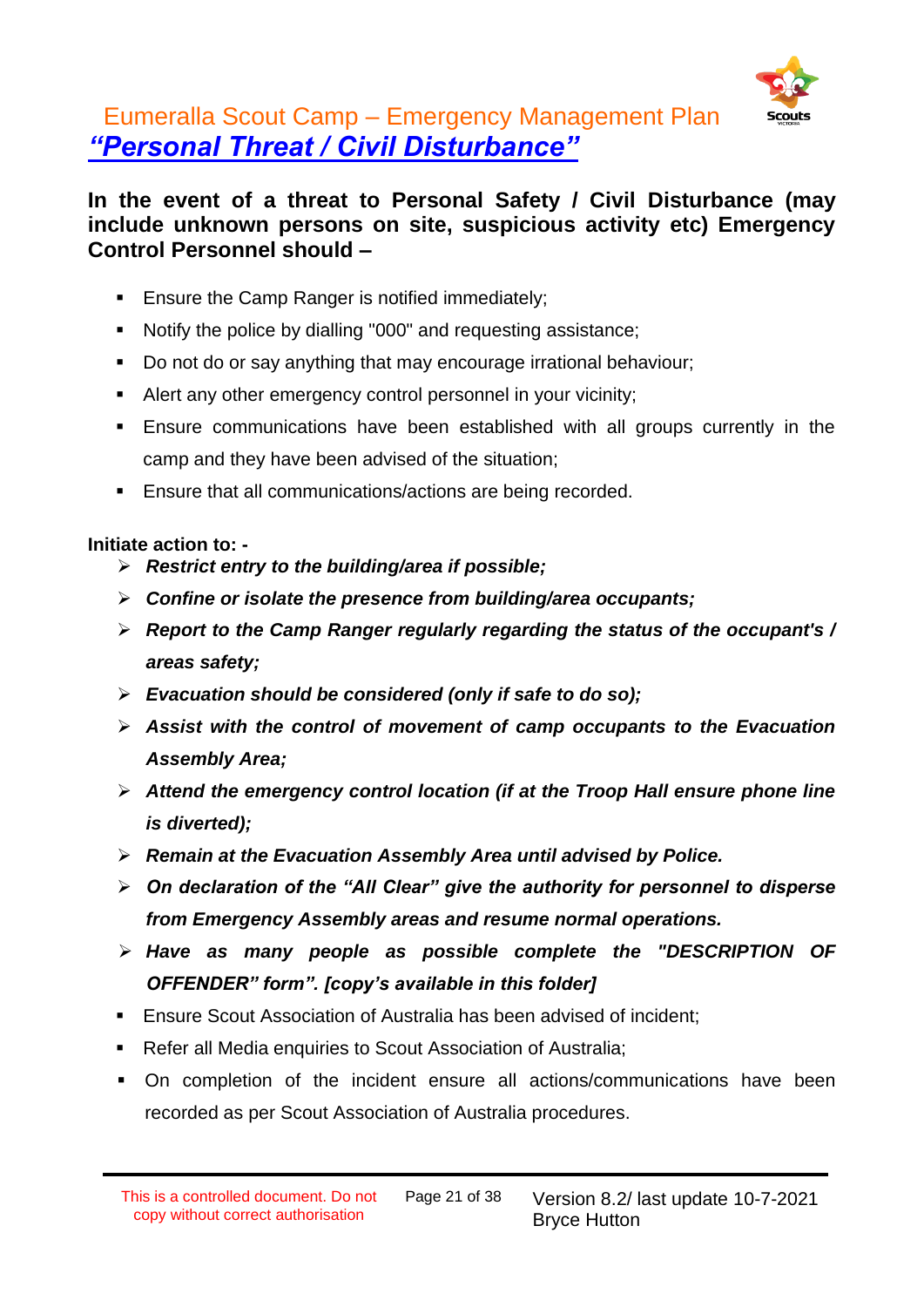

### Eumeralla Scout Camp – Emergency Management Plan *"Lost / Missing Camper"*

#### **In the event of a lost or missing camper Emergency Control Personnel should –**

- Ensure the Camp Ranger is notified immediately
- Verify the situation by consulting with group leader, teacher etc.
- **Establish last seen location of missing person, description including** clothing, footwear, physical/mental state, any special requirements (medical).
- Notify the police by dialling "000" and requesting assistance.
- Contact all groups in the camp and ensure all other persons are accounted for.
- Ensure that all communications/actions are being recorded.
- **Ensure Scout Association of Australia has been advised of incident;**
- Refer all Media enquiries to Scout Association of Australia;
- Commence search of all camp buildings and immediate surrounds if possible using available staff.
- Brief emergency services upon arrival of the situation and of the status of any search that has been conducted and act on the senior emergency service officer's instructions;
- Supply emergency services with any information, maps they require.
- On completion of the incident ensure all actions/communications have been recorded as per Scout Association of Australia procedures.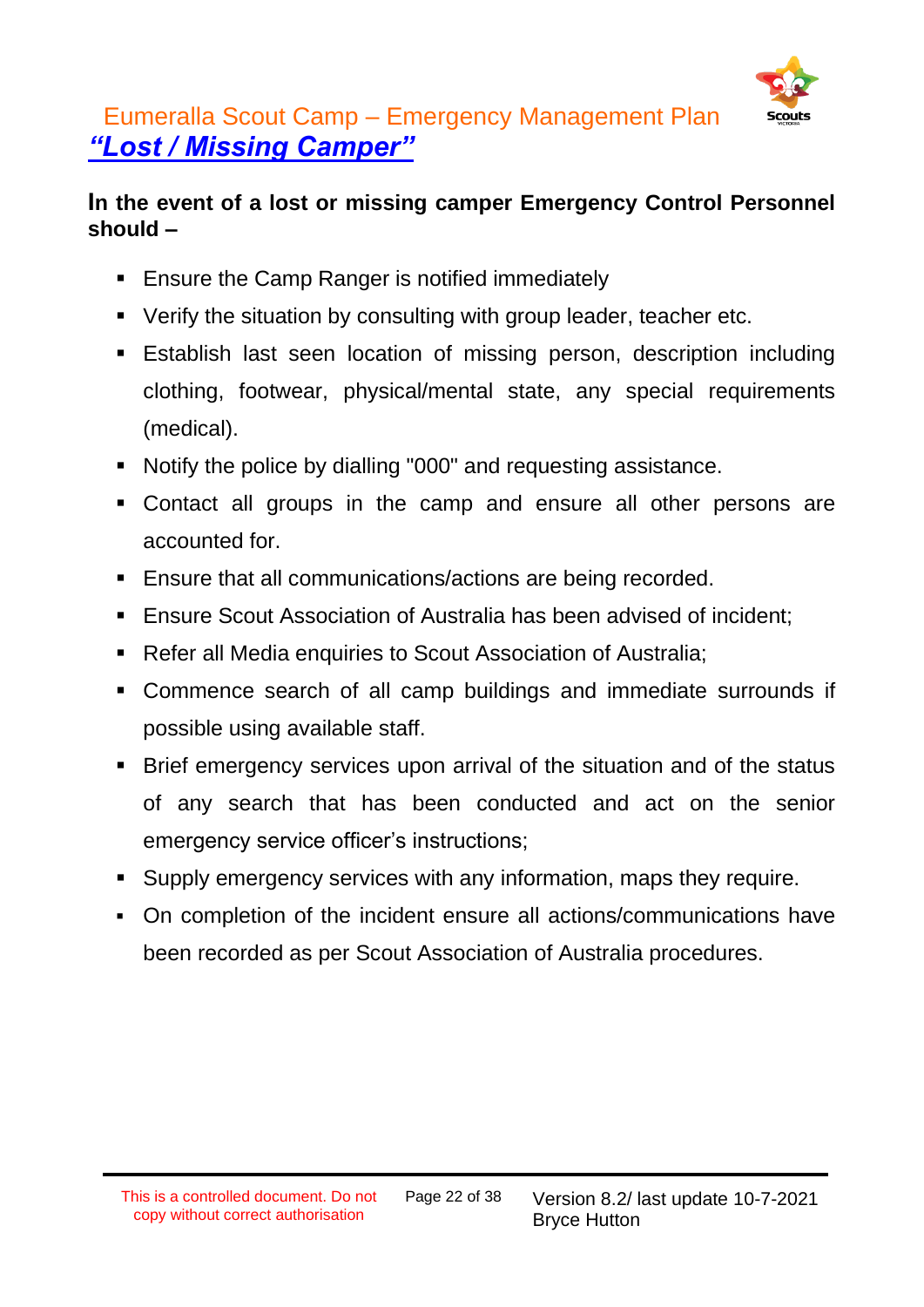

### Eumeralla Scout Camp – Emergency Management Plan *"Bomb Threats"*

#### **In the event of receiving a telephone bomb threat:**

The recipient of the call should keep the caller talking (do not hang up at any time), and note as many details as possible on the Bomb Threat Checklist.

Important details include –

- Exact wording of the threat:
- Location of the device:
- Time of detonation:
- Sex and other details of the caller, such as estimated age:
- Details of speech, accent, delivery, and background noises.
- Complete 80mb Threat Checklist **(DO NOT HANG UP THE PHONE);**
- Notify the emergency control personnel who will notify the Police by dialling "000"
- Do not do or say anything that may encourage irrational behaviour;

### **IF A SUSPECTED EXPLOSIVE DEVICE IS FOUND:**

- **1. Do not touch.**
- **2. Clear the area.**
- **3. Notify emergency control personnel immediately.**
- **4. Follow the directions given.**
- **5. Prevent all persons from entering the area where the device is located.**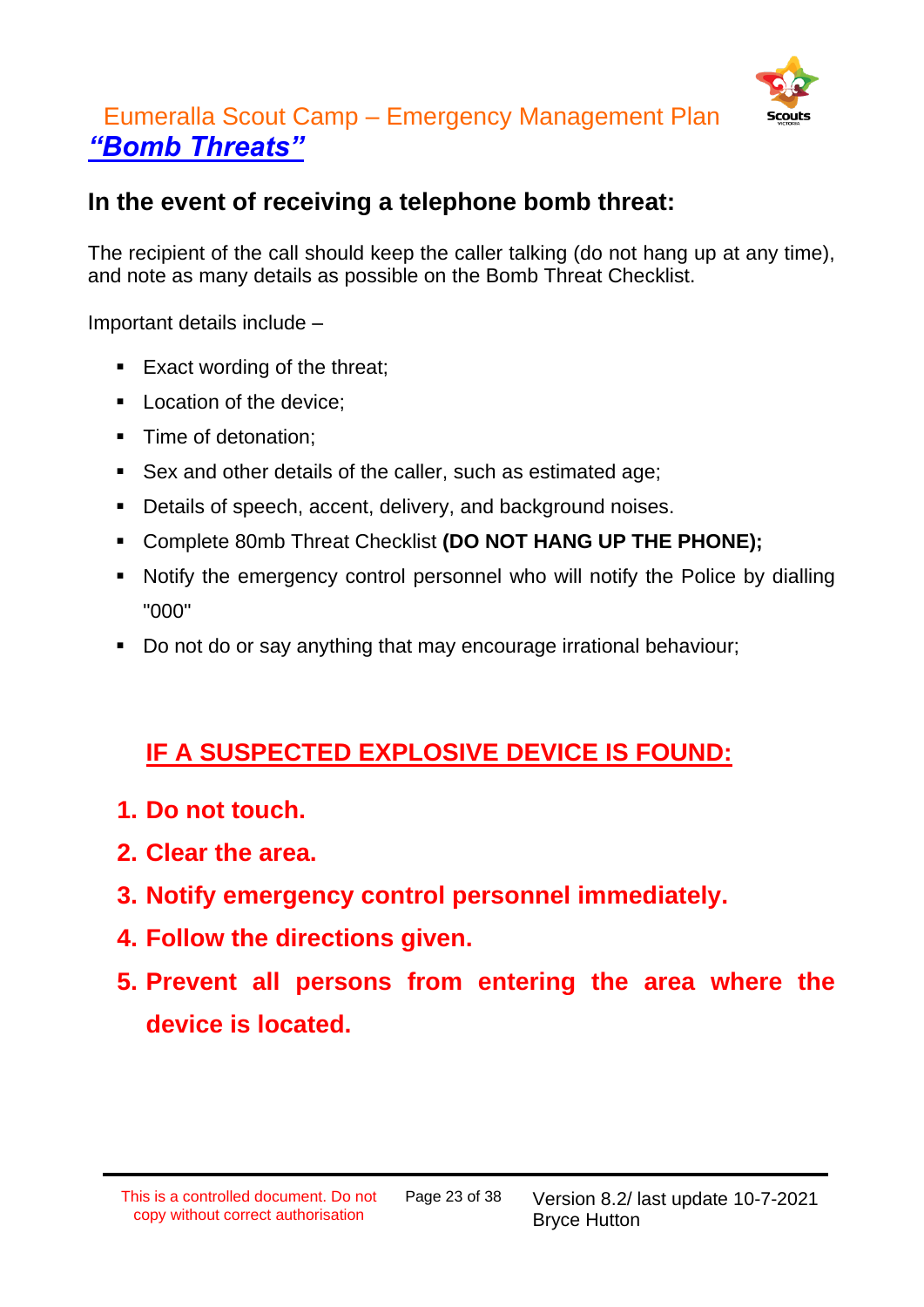

### Eumeralla Scout Camp – Emergency Management Plan *"Bomb Threats (continued)"*

- If a suspicious object is found, or if the wording of the threat identified a particular place, then the decision to evacuate may be exercised.
- **Emergency Control Personnel to select location of Evacuation Assembly area** based on information received i.e. possible bomb location, safe area etc.
- Assist with the control of movement of camp occupants to the Evacuation Assembly Area;
- Attend the emergency control location [Troop Hall or Rangers Office]
- **Ensure communications have been established with all groups currently in** the camp and they have been advised of the situation;
- Ensure that all communications/actions are being recorded.
- Brief emergency services upon arrival of the situation and of the status of any search that has been conducted and act on the senior emergency service officer's instructions;
- **Ensure Scout Association of Australia has been advised of incident;**
- Refer all Media enquiries to Scout Association of Australia;
- **EXA** Remain at the Evacuation Assembly Area until advised by emergency services.
- On declaration of the "All Clear" give the authority for personnel to disperse from Emergency Assembly areas and resume normal operations;
- On completion of the incident ensure all actions/communications have been recorded as per Scout Association of Australia procedures.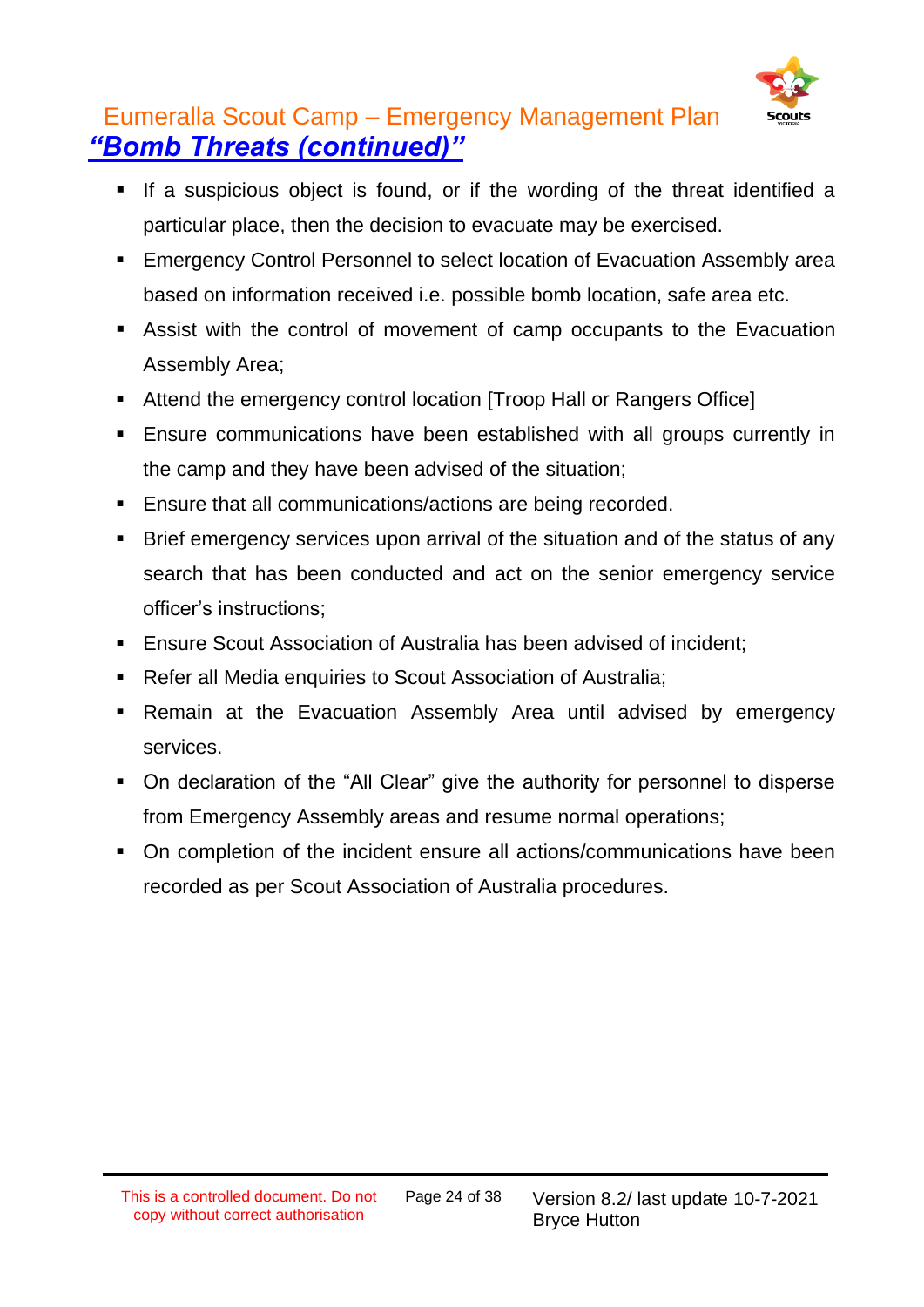

### Eumeralla Scout Camp – Emergency Management Plan *"Severe Storms/ Flood"*

### **In the event of a flood or severe storm Emergency Control Personnel should –**

- Store or secure all loose items external to the building, such as outdoor furniture, etc.;
- Secure all windows (closing curtains / blinds) and external doors;
- Tape windows and glass entrances, and protect them with boards and sand bags (if necessary);
- Isolate / shut off electricity, water, and gas services;
- Protect valuables, disconnect electrical equipment, and cover and/or move it away from windows;
- Attend the emergency control location [Troop Hall or Rangers Office]
- Ensure communications have been established with all groups currently in the camp and advise them to relocate to the Evacuation Assembly Area;
- Ensure that all communications/actions are being recorded.
- Assess status of all groups in the camp re injuries, lost personnel etc.
- Assist with the control of movement of camp occupants to the Evacuation Assembly Area;
- Ensure Scout Association of Australia has been advised of incident;
- Refer all Media enquiries to Scout Association of Australia;
- During a severe storm remain in the building, keeping the occupants away from windows;
- After the storm, evaluate the need to evacuate if uncontrolled fires, gas leaks or structural damage has occurred as a result of the storm;
- Report to the Camp Ranger regarding the status of the occupant's safety.
- On completion of the incident ensure all actions/communications have been recorded as per Scout Association of Australia procedures.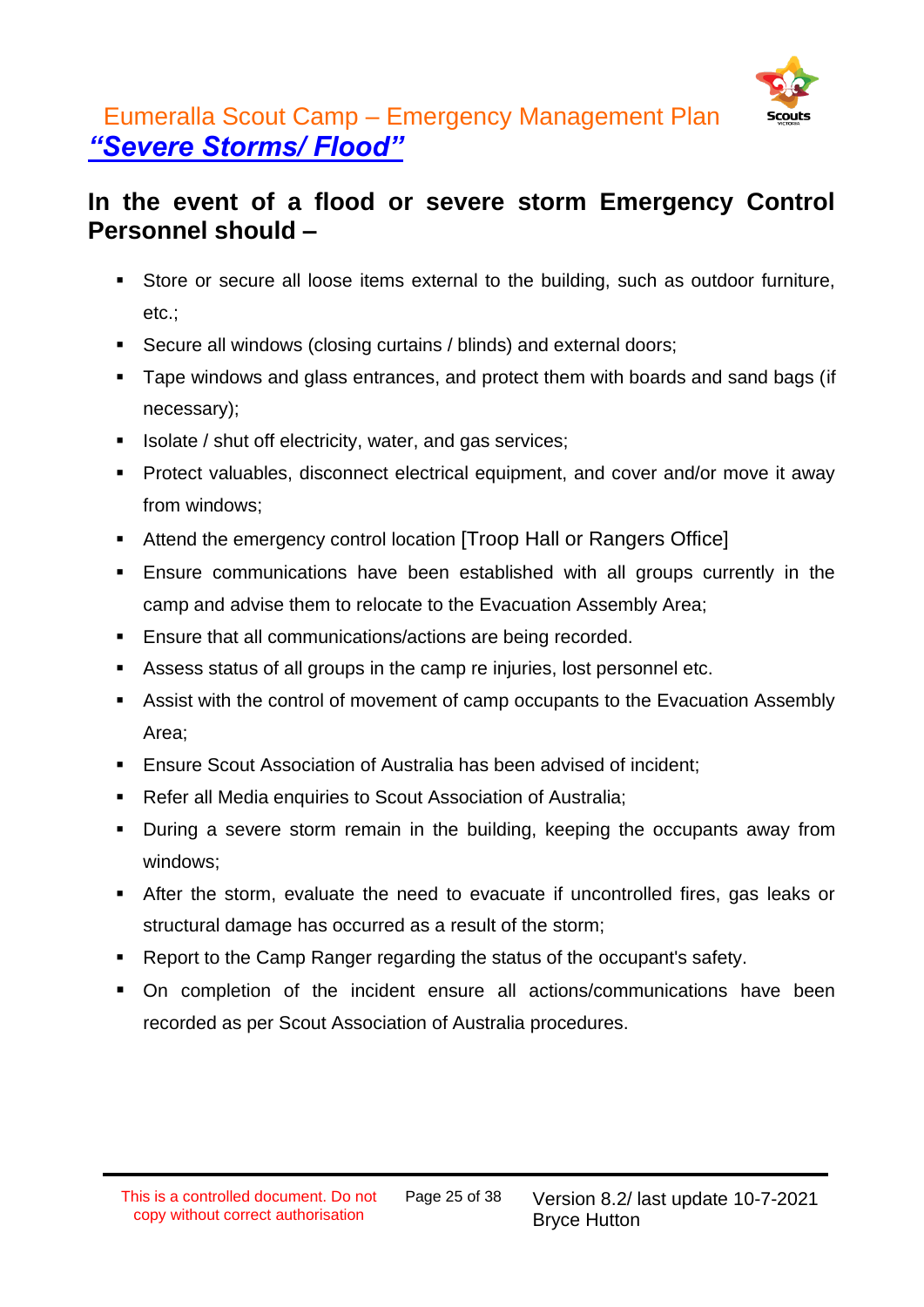

### Eumeralla Scout Camp – Emergency Management Plan *"Medical Emergency"*

#### **In the event of required medical assistance personnel should –**

- Check for any life-threatening situation and remove or control it (if safe to do so)
- Defibrillator located at top of ramp at Camp Rangers Office, if required, send for this.
- Remain with the casualty and provide appropriate support.
- Notify the Camp Ranger;
- Notify the ambulance service by dialling "000";
- Ensure appropriate medical assistance is provided to the level of the available first aiders training;
- Designate someone to meet the ambulance and direct it to the location of the casualty;
- Ensure that all communications/actions are being recorded;
- Meet emergency services upon arrival and brief personnel as required.
- Assist Emergency Services as required;
- **Ensure Scout Association of Australia has been advised of incident;**
- Refer all Media enquiries to Scout Association of Australia;
- On completion of the incident ensure all actions/communications have been recorded as per Scout Association of Australia procedures.

#### **NOTE: -**

- **1. Provide support and appropriate assistance to the casualty and the first aider.**
- **2. Do not move a casualty unless they are exposed to a lifethreatening situation.**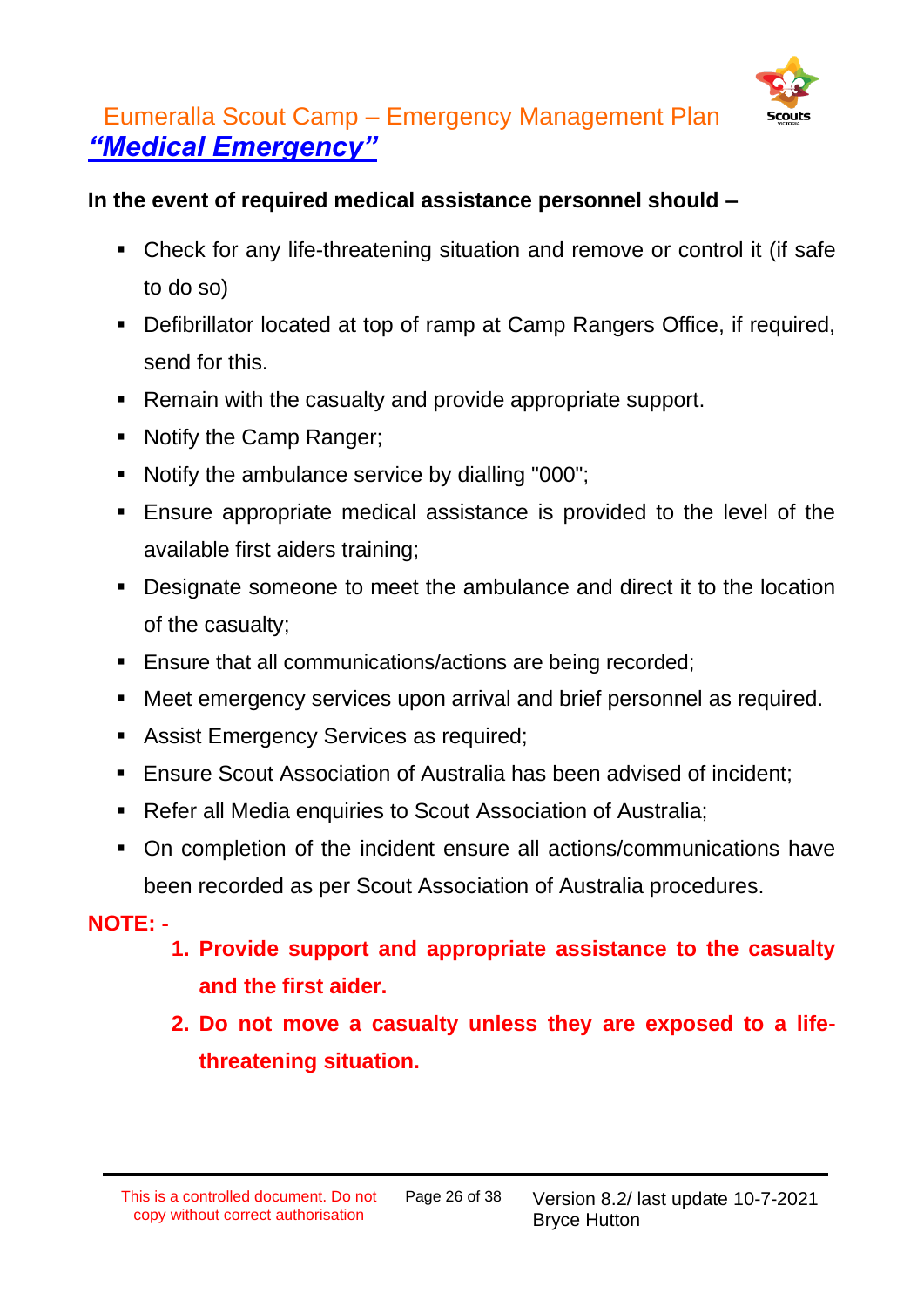



### **ATTACHMENT 1 – FIRST AID TRAINED PERSONNEL**

The following are personnel trained in first aid at the Eumeralla Scout Camp.

| <b>Name</b>           | Qualification                 |
|-----------------------|-------------------------------|
| <b>Rob Benney</b>     |                               |
| <b>Tiffany Lloyd</b>  |                               |
|                       |                               |
| <b>Elliot Dale</b>    | Level 2 first aid, defib      |
| <b>Emily Bews</b>     | Level 2 first aid, defib      |
|                       |                               |
| <b>Bryce Hutton</b>   | Level 2 first aid, oxy, defib |
| <b>Annette Hutton</b> | Level 2 first aid, defib      |
|                       |                               |
|                       |                               |
|                       |                               |
|                       |                               |
|                       |                               |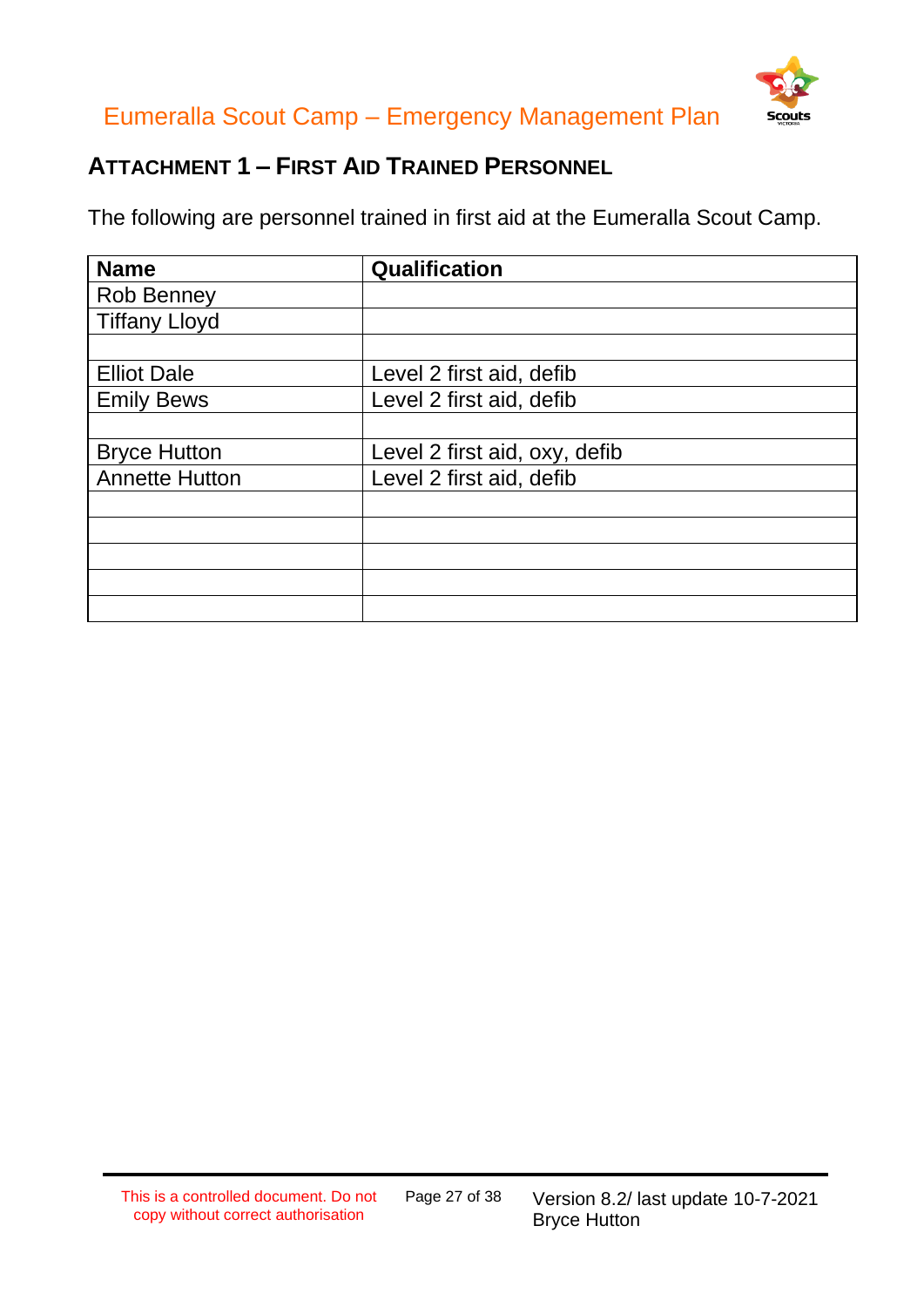



#### **ATTACHMENT 2 – MATERIAL SAFETY DATA SHEET CONTENTS LIST**

Please place all MSDS's in Alphabetical Order

| <b>MSDS</b><br><b>Number</b> | <b>Substance Name</b>                      |
|------------------------------|--------------------------------------------|
|                              | Refer MSDS booklets available in buildings |
|                              |                                            |
|                              |                                            |
|                              |                                            |
|                              |                                            |
|                              |                                            |
|                              |                                            |
|                              |                                            |
|                              |                                            |
|                              |                                            |
|                              |                                            |
|                              |                                            |
|                              |                                            |
|                              |                                            |
|                              |                                            |
|                              |                                            |
|                              |                                            |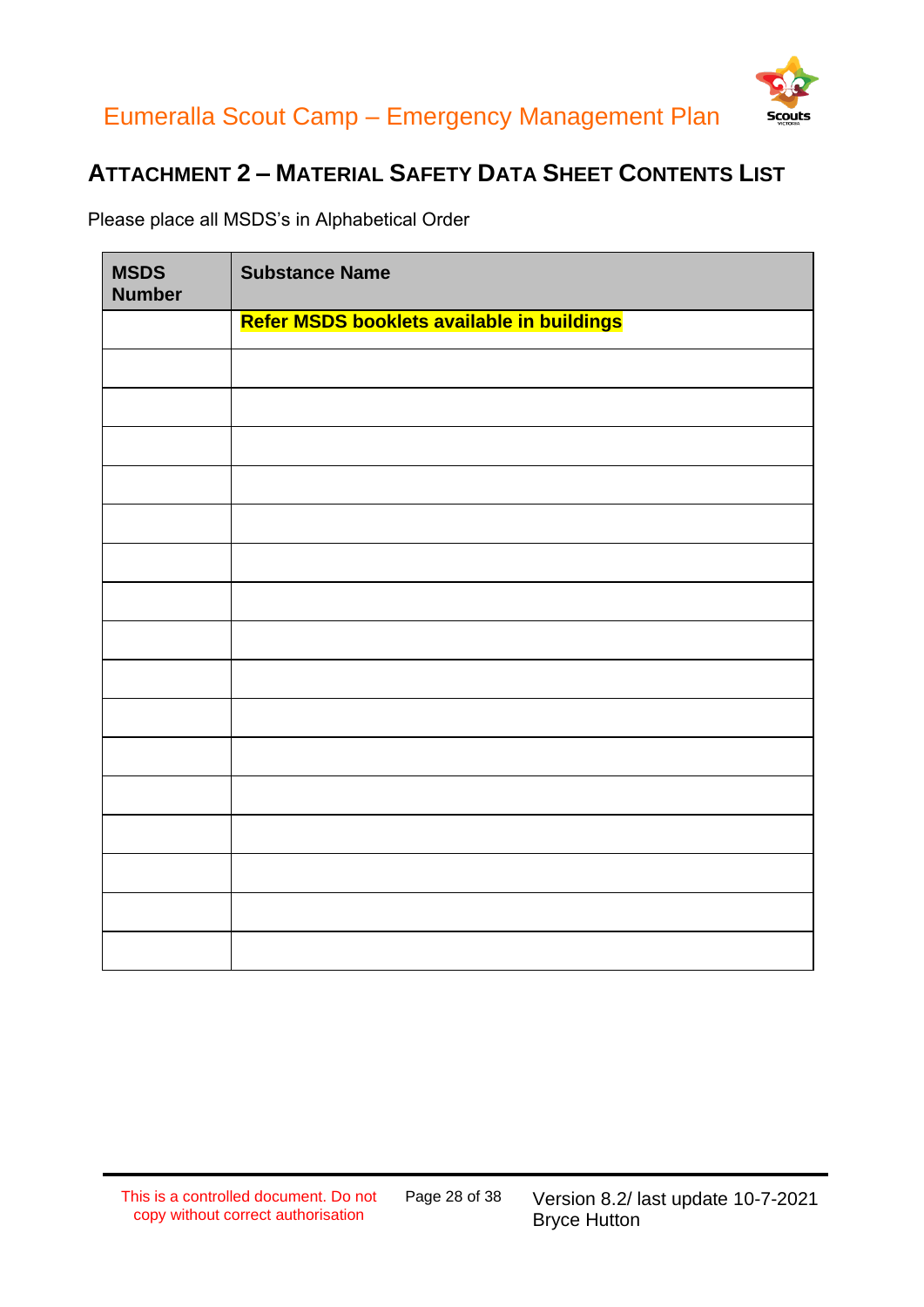

#### Eumeralla Scout Camp – Emergency Management Plan **ROLES AND DUTIES OF EUMERALLA CAMP PERSONNEL**

At the time of any emergency the Senior Camp Ranger will take control of that emergency. In their absence, the Deputy Camp Ranger will then assume control of the emergency. Leaders of individual units/groups staying in the camp shall be responsible for people in their own individual group. However ALL personnel on site at Eumeralla, either Eumeralla Staff or visitor at the time of an emergency shall follow the direction of the most Senior Camp Ranger in charge or most senior Emergency Service Officer.

### It is also the role of Senior Camp Ranger or in their absence the Assistant Camp Ranger to;

During periods of hot dry conditions or on days of Severe, Extreme or Code Red, Rangers shall monitor Bureau of Meteorology web site on forecast conditions and for any community warnings transmitted on the CFA website or phone app. All relevant information is to be passed on to group leaders, staff visitors and contractors via phone call or face to face. Text can be used *providing a response is received*. Advise group of actions to be taken, if any.

Enforce evacuation procedure if FDI [Fire Danger index] reaches a rating of 60 FDI, using the table below as a guide;



#### *CODE RED (Catastrophic) (FDI 100+)*

If you live in a bushfire prone area the safest option is to leave the night before, or early in the morning. Leave the area the night before or early in the morning. If this is not practical, take immediate action to protect the group. Practise or remind the group about behaviour in the event of a threat from fire.

#### *EXTREME (FDI 75-99)*

The safest option is to leave early in the day if you live in a bushfire prone area and your Bushfire Survival Plan is to leave. Only stay if your home is well prepared, well-constructed and you can actively defend it. Leave the area the night before or early in the morning. If this is not practical, take immediate action to protect the group. Practise or remind the group about behaviour in the event of a threat from fire. SEVERE (FDI 50-74)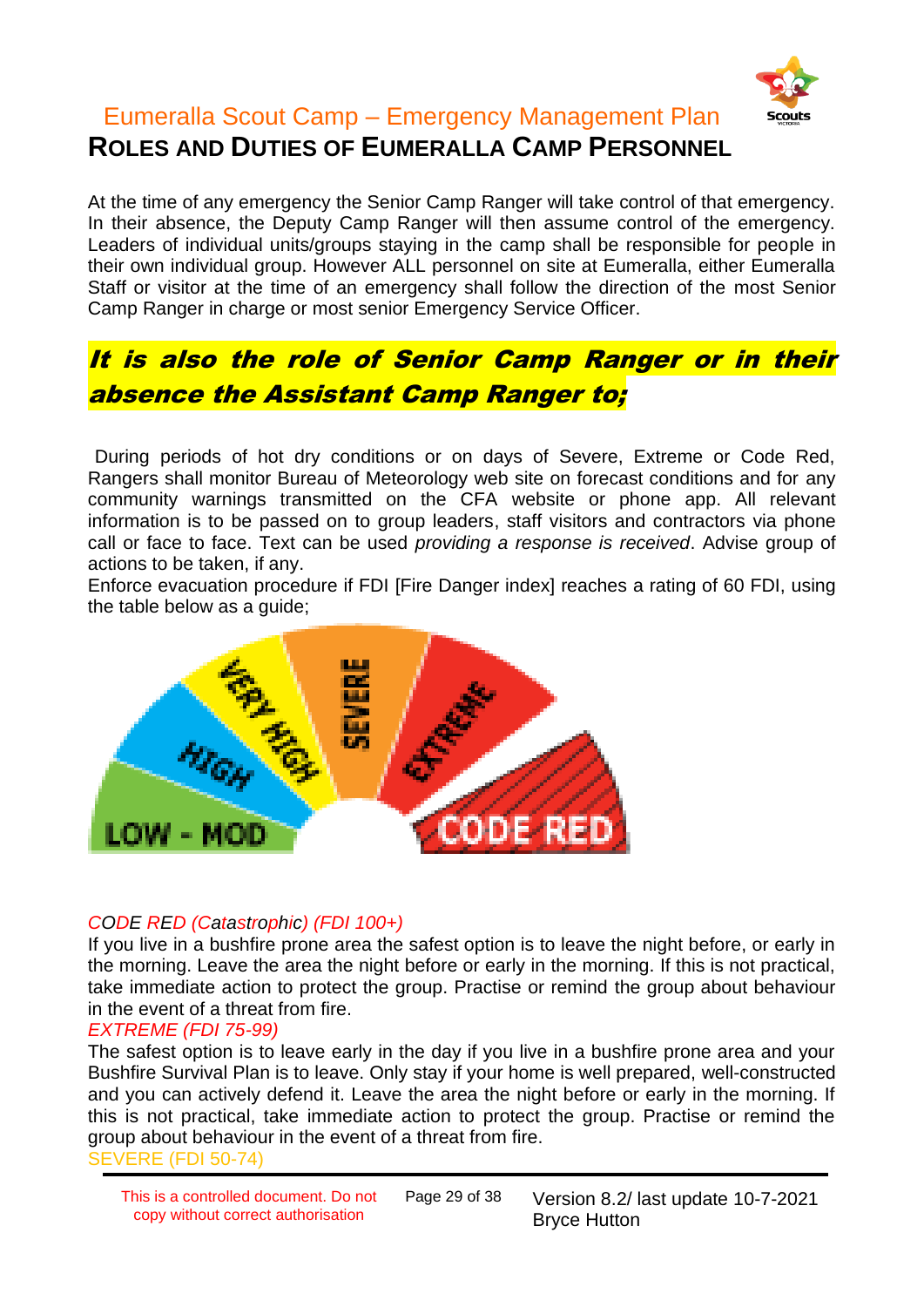

The safest option is to leave early in the day if you live in a bushfire prone area and your Bushfire Survival Plan is to leave. Only stay if your home is well prepared and you can actively defend it. If your activity is in a bushfire prone area consider leaving early in the day. • remind group of the location and route to your severe weather site. • practise or remind the group about behaviour in the event of a threat from fire. • reassess the likelihood of meeting the goals of the activity • re-evaluate route selection and evacuation options • re-evaluate campsite choices • ensure procedures are modified to account for the heightened fire risk

VERY HIGH (FDI 25-49) If you live in a bushfire prone area and your Bushfire Survival Plan is to leave, the safest option is to leave at the beginning of a day. If your activity is in a bushfire prone area • reassess the likelihood of meeting the goals of the activity • reevaluate route selection and evacuation options • re-evaluate campsite choices • ensure procedures are modified to account for the heightened fire risk e.g. meals that do not require cooking, waste disposal, campsite procedures • practise or remind the group about behaviour in the event of a threat from fire.

HIGH (FDI 12-24) Check your Bushfire Survival Plan Review your activity plan including severe weather sites, particularly those for bushfires

LOW– MODERATE (FDI 0-11) Check your Bushfire Survival Plan Review your activity plan including severe weather sites.

#### **Fire Danger Rating Trigger Actions**

| <b>Fire Danger</b><br>Rating      | Leader in Charge of an activity or campsite                                                                                                                                                                                                                                                                                                                                                                                                                                                                                                                                                                          |
|-----------------------------------|----------------------------------------------------------------------------------------------------------------------------------------------------------------------------------------------------------------------------------------------------------------------------------------------------------------------------------------------------------------------------------------------------------------------------------------------------------------------------------------------------------------------------------------------------------------------------------------------------------------------|
| <b>CODE RED</b><br><b>Extreme</b> | Cancel the activity - leave the night before or first thing in the morning<br>۰<br>Campsites are closed for visitors/hirers - all camp occupiers to leave the night<br>۰<br>before or first thing in the morning                                                                                                                                                                                                                                                                                                                                                                                                     |
| <b>Severe</b>                     | Consider rescheduling or relocating the activity<br>٠<br>Cancel or relocate any activity where there is limited two-way communication<br>۰<br>capability with the participants<br>Adjust the program to suit the conditions (such as temperature, wind, shade)<br>۰<br>Monitor weather conditions throughout the activity<br>۰<br>Ensure evacuation and/or shelter-in-place plans are established<br>۰<br>Ensure sufficient transport is available to relocate or evacuate the area if required<br>٠<br>Seek advice and approval from State Commissioner - Risk and Safety, or another<br>٠<br>relevant commissioner |
| <b>Very High</b>                  | Consider rescheduling or relocating the activity<br>۰<br>Adjust the program to suit the conditions<br>٠<br>Implement a plan for regular communication with remote participants<br>٠<br>Monitor weather conditions throughout the activity<br>٠                                                                                                                                                                                                                                                                                                                                                                       |
| High<br>Low-Med                   | Standard principles apply<br>۰<br>Monitor weather conditions throughout the activity<br>۰                                                                                                                                                                                                                                                                                                                                                                                                                                                                                                                            |

Based on the Fire Danger Rating, the Leader in Charge of an activity or campsite should implement the following trigger actions for activities or campsites within a Bushfire Prone Area: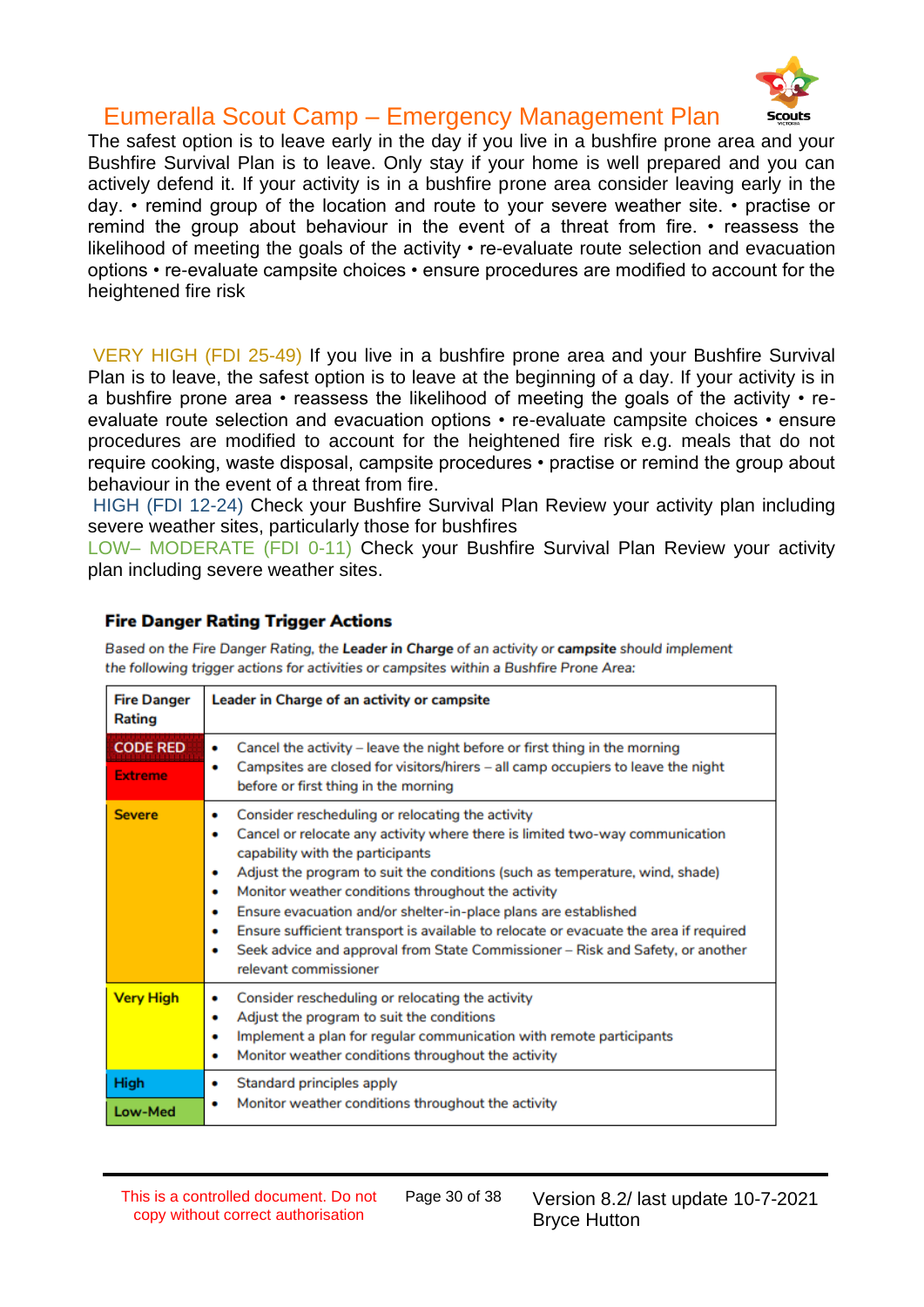

### **EUMERALLA CAMP - LEADER IN CHARGE RESPONSIBILITIES**

- Assist the camp management committee/Emergency Planning Committee with determining emergency management policy.
- Regularly review the Emergency Management Plan together with the Emergency Planning Committee.
- Determine training strategies for all personnel.
- Assist with the co-ordination all training drills and exercises.
- Oversee and support the activities of camp rangers in their role as Rangers.
- Ensure campers/user groups are advised of camp Emergency Procedures through the provision of camp procedures/polices.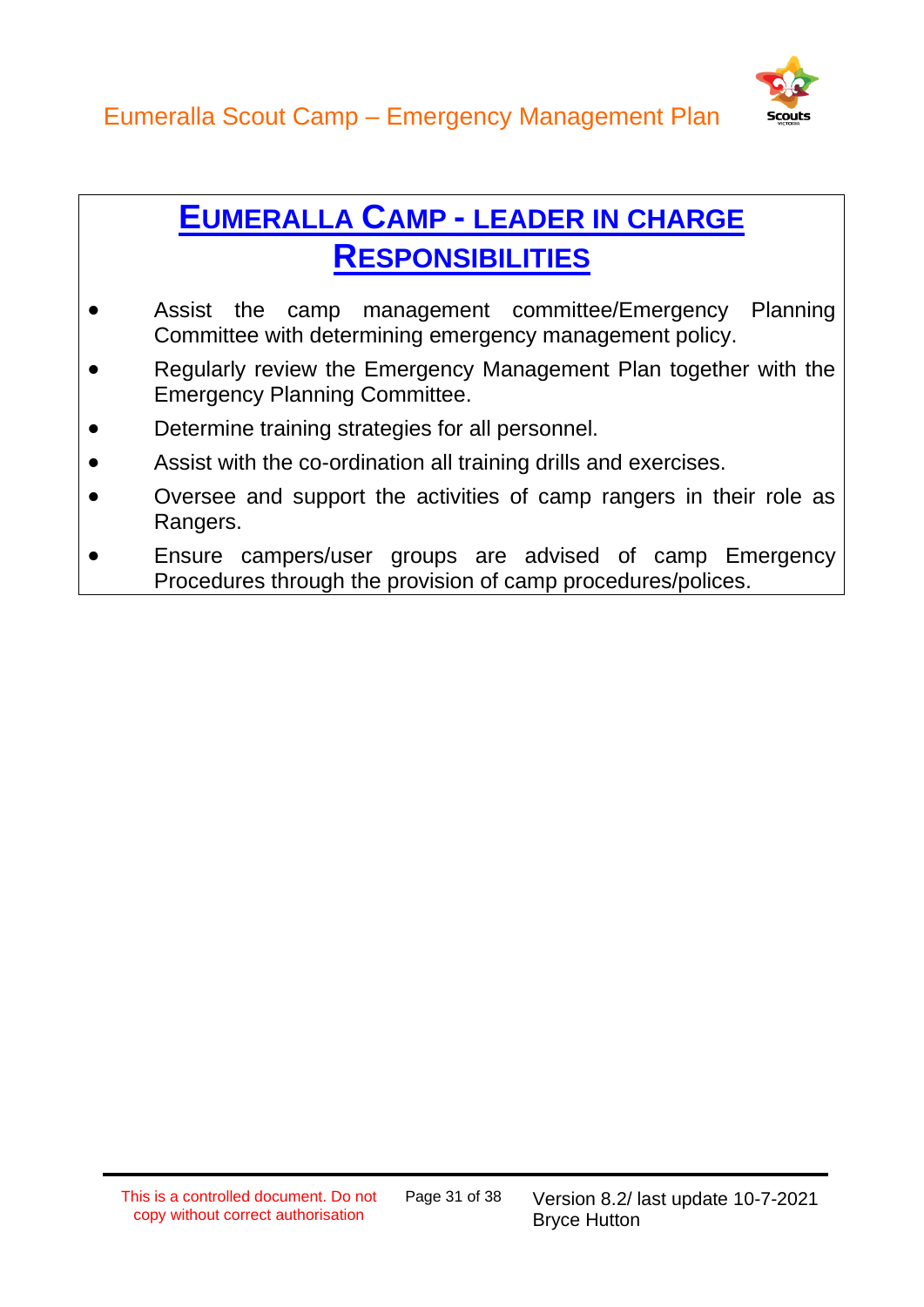

### **EUMERALLA SENIOR CAMP RANGER NORMAL RESPONSIBILITIES**

- Assist the Camp Commissioner with their duties as required.
- Ensure that they familiarise themselves with their area.
- Ensure good housekeeping is maintained.
- Review the communication networks within the workplace.
- Ensure all communication equipment and contact numbers are maintained on a regular basis.
- Ensure emergency alerting siren is functional and tested on a regular basis
- Provide general first aid assistance as required.
- Be responsible for ensuring the supply/maintenance of first aid kit and Defibrillator is up to date.
- Ensure they have a current certificate of competency for the required level of first aid.
- Review and practice procedures annually, build in to yearly plan.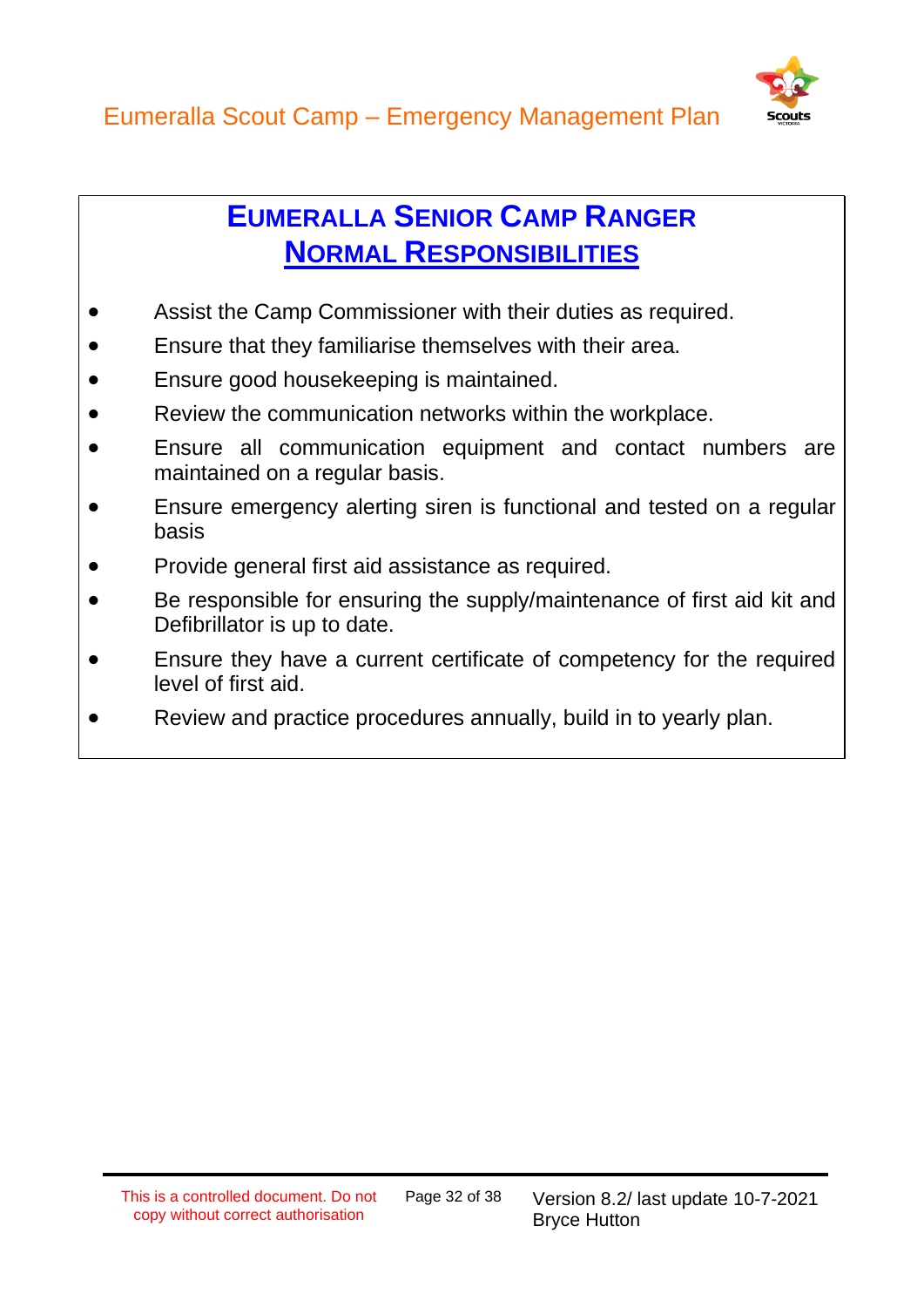

### **EUMERALLA SENIOR CAMP RANGER EMERGENCY RESPONSIBILITIES**

#### **On becoming aware of an emergency the Senior Camp Ranger should:**

- Ascertain the nature, location and scope of the emergency and determine the appropriate action/s;
- Ensure that a response has been actioned including:
	- ➢ Notifying Camp personnel of an emergency situation by activation of the emergency warning system or any other means;
	- ➢ Establishing communication with other camp rangers/campers and if necessary, initiate evacuation/ controlled entry procedures as required;
	- $\triangleright$  Providing lists of the occupants of the camp that are to be accounted for;
	- ➢ Establishing and maintaining an incident log of all communications and actions relating to the event;
	- ➢ Conveying MSDS register to the emergency control point for the emergency services if required;
	- ➢ Conveying First Aid equipment to the Emergency Control Point;
- Attend the emergency control point;
- Ensure that the appropriate emergency service/s have been notified;
- Brief emergency services upon arrival on the type, scope and location of the emergency, and on the status of any evacuation (including location / number of campers);
- Act on the senior emergency service officer's instructions;
- Ensure communication with camp groups maintained;

#### Page 1 of 2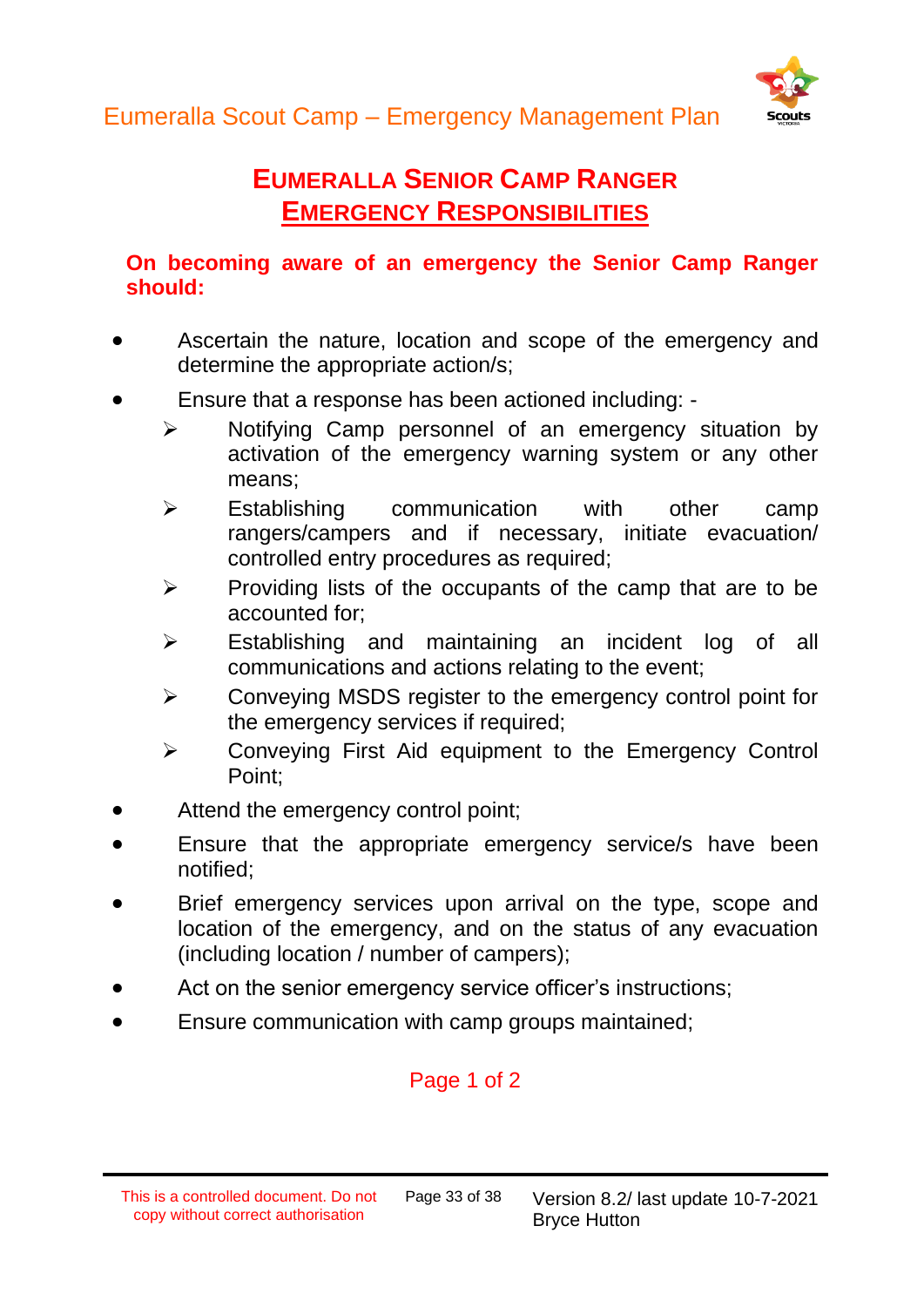

### **EUMERALLA SENIOR CAMP RANGER EMERGENCY RESPONSIBILITIES (CONTINUED)**

- If time and the situation permits, assist with the provision of first aid treatment required to the level of their training recording any actions taken;
- Ensure Scout Association of Australia has been advised of incident;
- Refer all Media enquiries to Scout Association of Australia;
- Remain at the Evacuation Assembly Area until advised by emergency services;
- On declaration of the "All Clear" give the authority for personnel to disperse from Emergency Assembly areas and resume normal operations;
- On completion of the incident ensure all actions/communications have been recorded as per Scout Association of Australia procedures.

Page 2 of 2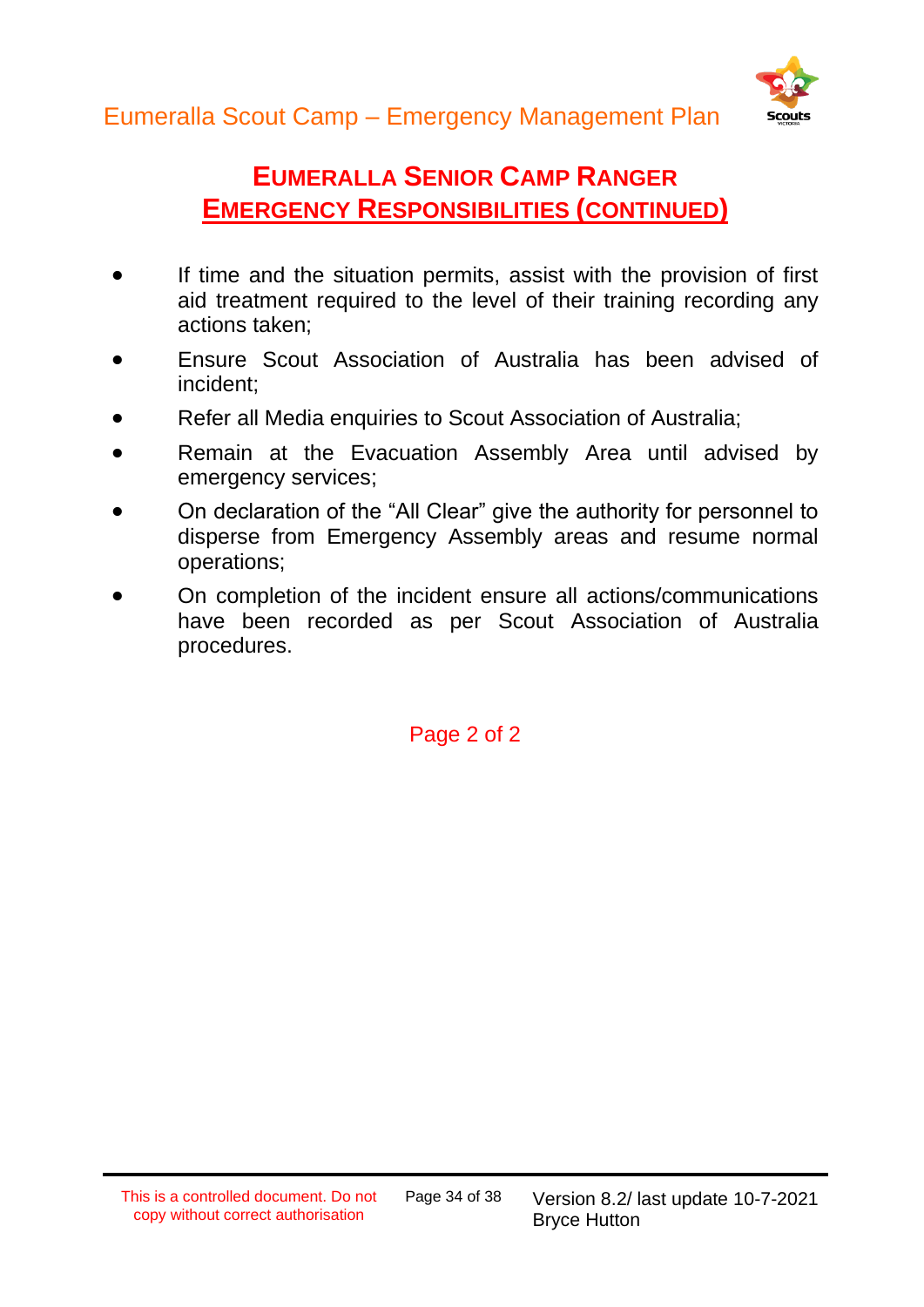

#### Eumeralla Scout Camp – Emergency Management Plan **CAMP VISITOR / GROUP LEADER**

**NORMAL RESPONSIBILITIES**

- Ensure good housekeeping is maintained in their area.
- Familiarise themselves with the information contained within their Eumeralla Camp information folder that they received on arrival/check in;
- Familiarise themselves with their camp area and surrounds, identifying possible alternative routes from their location to assembly areas.
- Make themselves aware of location/operation of any emergency equipment and location of Emergency Assembly areas; For groups camping in Zone 2, Emergency assembly area #2 adjacent to Rangers Residence All other groups to assemble at Troop Hall Assembly area #1
	- ➢ Troop Hall is the designated shelter in place due to its size aspect central location, open areas surrounding it and cement sheet construction
- Familiarise themselves with camp emergency procedures;
- Ensure their "Group and Visitor Name Register" is up to date;
- Ensure they regularly check with the Camp Ranger regarding possible Community Warnings issued or impending weather conditions eg hi Fire Danger Index, Total Fire Ban or weather event".
- Communicate/practise these procedures with personnel in their group.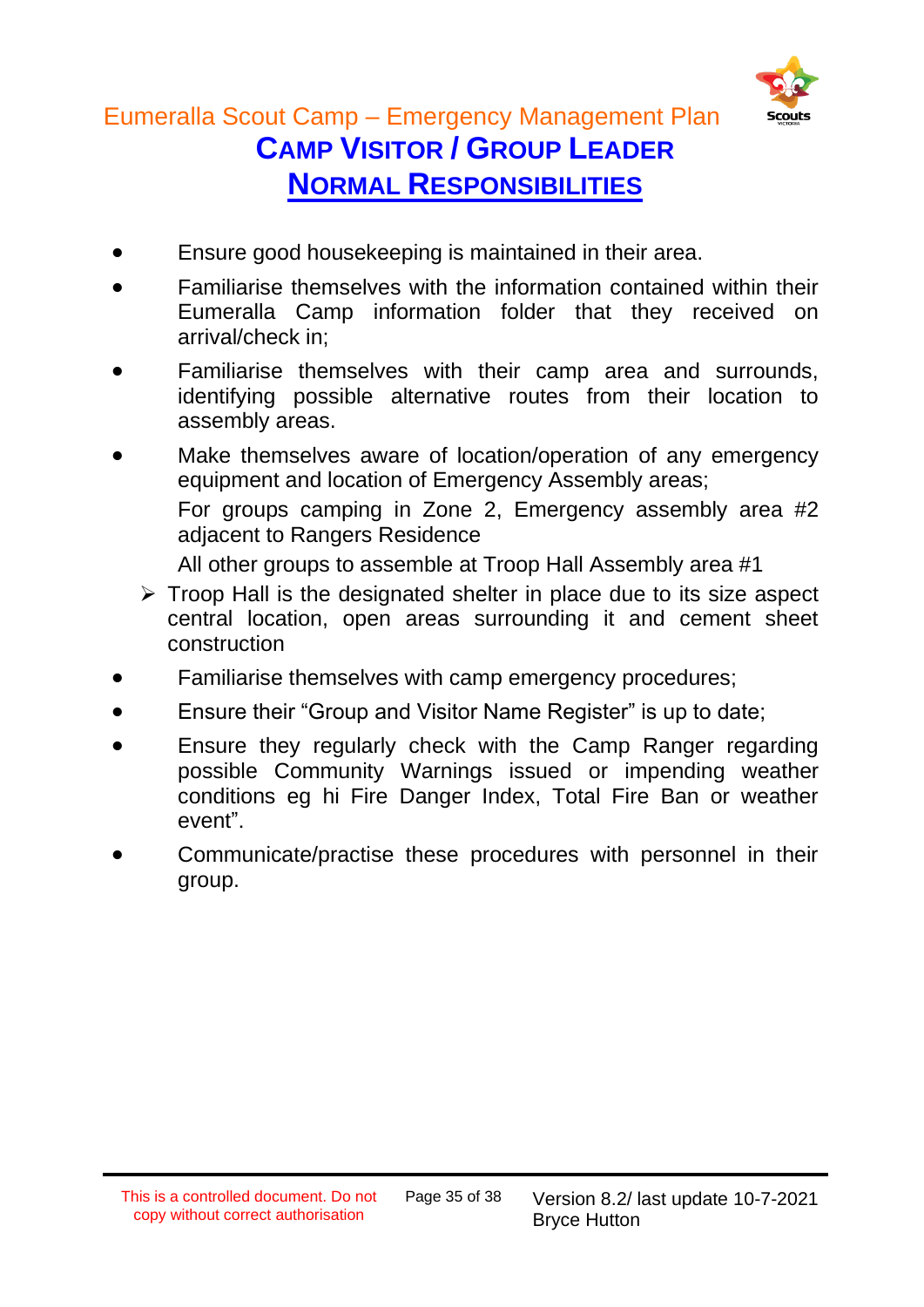

## **CAMP VISITOR/ GROUP LEADER**

**EMERGENCY RESPONSIBILITIES**

On being notified or becoming aware of an emergency, the Camp Visitor or Group Leader should take the following actions:

**IMMEDIATELY** communicate with the Camp Ranger or his Deputy by whatever reliable means available, the nature of the emergency.

### **Camp Ranger Phone 0448 631241**

- Act on instructions received from the Camp Ranger.
- Alert neighbouring campers of the situation if warranted.
- **IF SAFE TO DO SO and IF REQUIRED PHONE**

### **Emergency services:- 000**

**You will need to tell them: - Location – Eumeralla Camp, 1415 Great Ocean Rd, Anglesea CFA Map Reference – Region 7, Map 546, 572 463 Melways Reference / Edition 32 – Map 611, 10 D SURF COAST EMERGENCY BEACH SIGNS 87W, 80 W – ADJACENT TO CAMP 90W - ADJACENT TO ANGLESEA TOWN SHIP Type of Emergency – Persons involved – Type of Injuries**

#### **DO NOT HANG UP UNTIL ASKED BY THE OPERATOR**

**IF CIRCUMSTANCES ARE WARRANTED AND IT IS SAFE TO DO SO,** begin implementation of evacuation of all personnel to the closest Emergency Assembly area.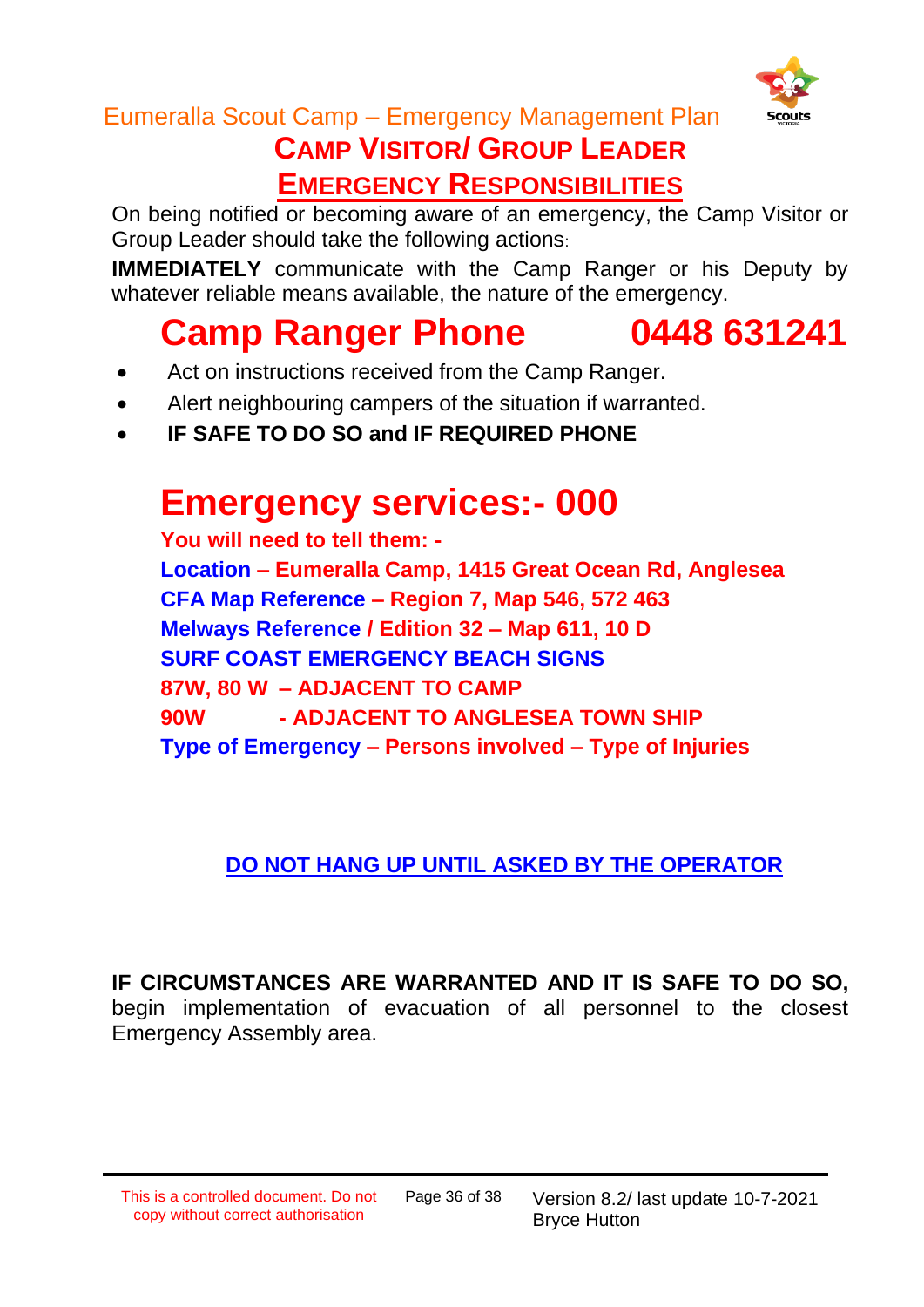



**Emergency Assembly Areas are located at: -**

➢ **TROOP HALL for those Staying in Lodge, Headquarters, Money Box, Troop Hall or Camping at Cyril Smith, Campfire Circle. [Zone #1]**

➢ **FRONT CAR PARK (West of Camp Rangers Residence) for those staying in Environment Centre or camping at Fernery, Rotunda and all District Sites. [Zone #2]**

➢ **TROOP HALL is the designated shelter in place due to its size, aspect, central location, open areas surrounding it and cement sheet construction.**

> **SEE CAMP SITE MAP AT REAR OF FOLDER FOR LOCATION OF ASSEMBLY AREAS Camp User Emergency Responsibilities Handout - PAGE ONE OF TWO**